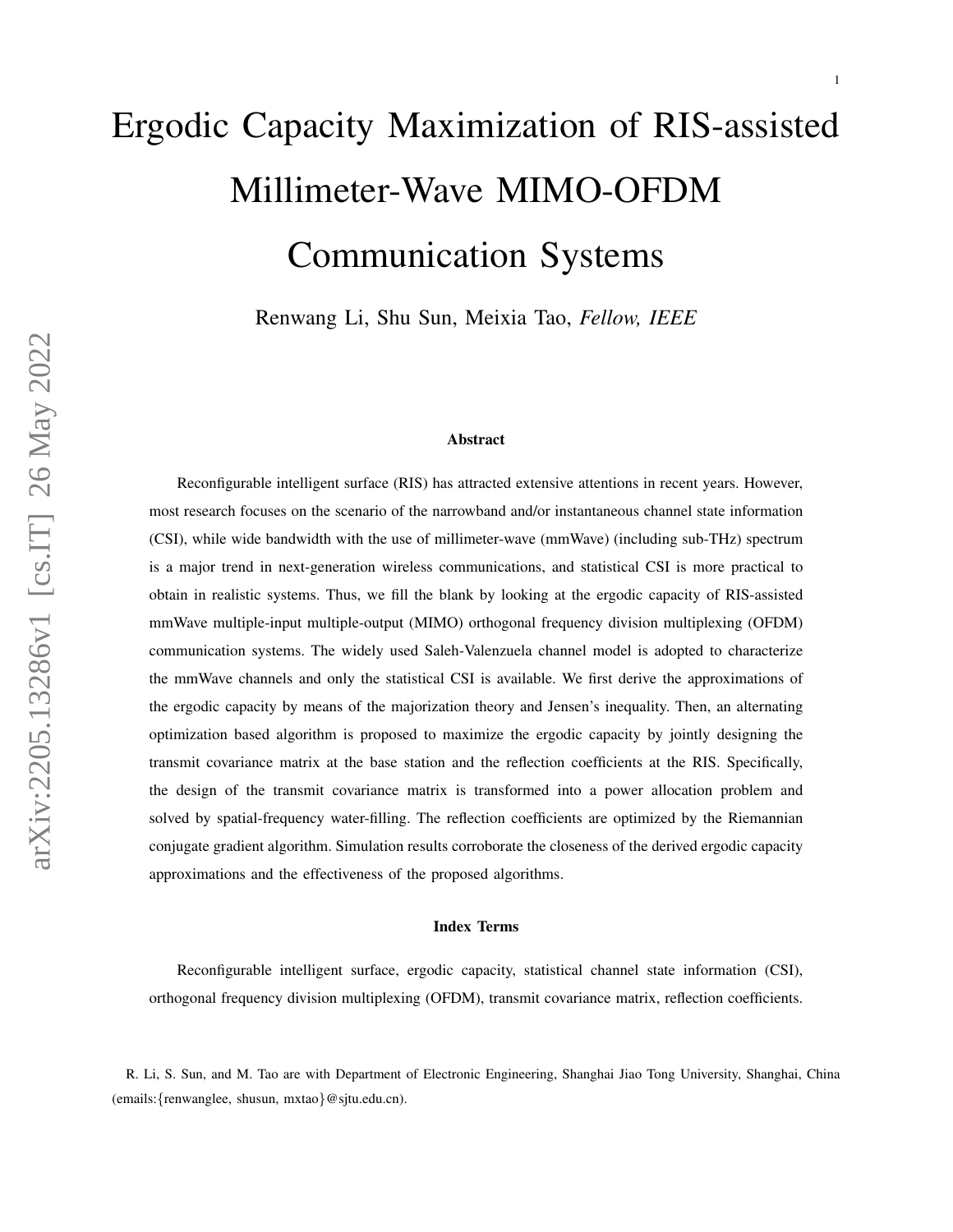#### I. INTRODUCTION

The millimeter wave (mmWave) communication over the 30-300 GHz spectrum is one of the most promising techniques for 5G-and-beyond systems [\[1\]](#page-28-0), [\[2\]](#page-28-1). However, the free-space path loss is more severe at mmWave compared to the conventional microwave bands. Typically, multipleinput multiple-output (MIMO) technology is employed to provide high beam gains to extend the transmission distance, but the high directivity makes the mmWave communication more sensitive to signal blockage. Meanwhile, MIMO technology greatly increases the consumption of power and cost. Recently, one promising and cost-effective solution to overcome these issues is to deploy Reconfigurable Intelligent Surface (RIS) [\[3\]](#page-28-2)–[\[5\]](#page-28-3). An RIS is an artificial uniform planar array with plenty of elements, each of which can independently impose a phase shift on the incident signal and then reflect or refract it passively with the help of a smart controller. Hence, by adaptively adjusting the coefficients, RIS can be controlled to enhance the transmission quality of the desired signals. RIS is spectrum- and energy- efficient since it does not require radio frequency components. In addition, RIS can be flexibly and widely deployed so as to enhance the coverage of the mmWave communication.

Motivated by the above promising advantages, RIS has attracted extensive attentions from academia, e.g., [\[6\]](#page-28-4)–[\[9\]](#page-28-5). The authors in [\[6\]](#page-28-4) consider a power minimization problem under multipleinput single-ouput (MISO) scenario and propose a semidefinite relaxation (SDR) based algorithm to jointly optimize the active and passive beamforming, while the weighted sum-rate maximization problem is studied in [\[7\]](#page-28-6). The authors in [\[8\]](#page-28-7) focus on the capacity maximization problem under MIMO scenario and propose an alternating optimization (AO) based algorithm. In [\[9\]](#page-28-5), the inherent sparse feature of the mmWave channels is exploited to find an efficient algorithm to jointly design the transceiver and RIS.

However, all of the above works mainly focus on the narrowband communication systems, while 5G and future 6G communications are likely to conduct wideband deployment. Two main effects, i.e., spatial-wideband effect and frequency-wideband effect, emerge in mmWave MIMO wideband systems, which will dramatically affect the system performance [\[10\]](#page-28-8), [\[11\]](#page-28-9). The spatialwideband effect refers to the phenomenon of a non-negligible time delay across the array aperture for the same symbol in wideband systems. To combat the spatial-wideband effect, orthogonal frequency division multiplexing (OFDM) is a promising technology that divides the baseband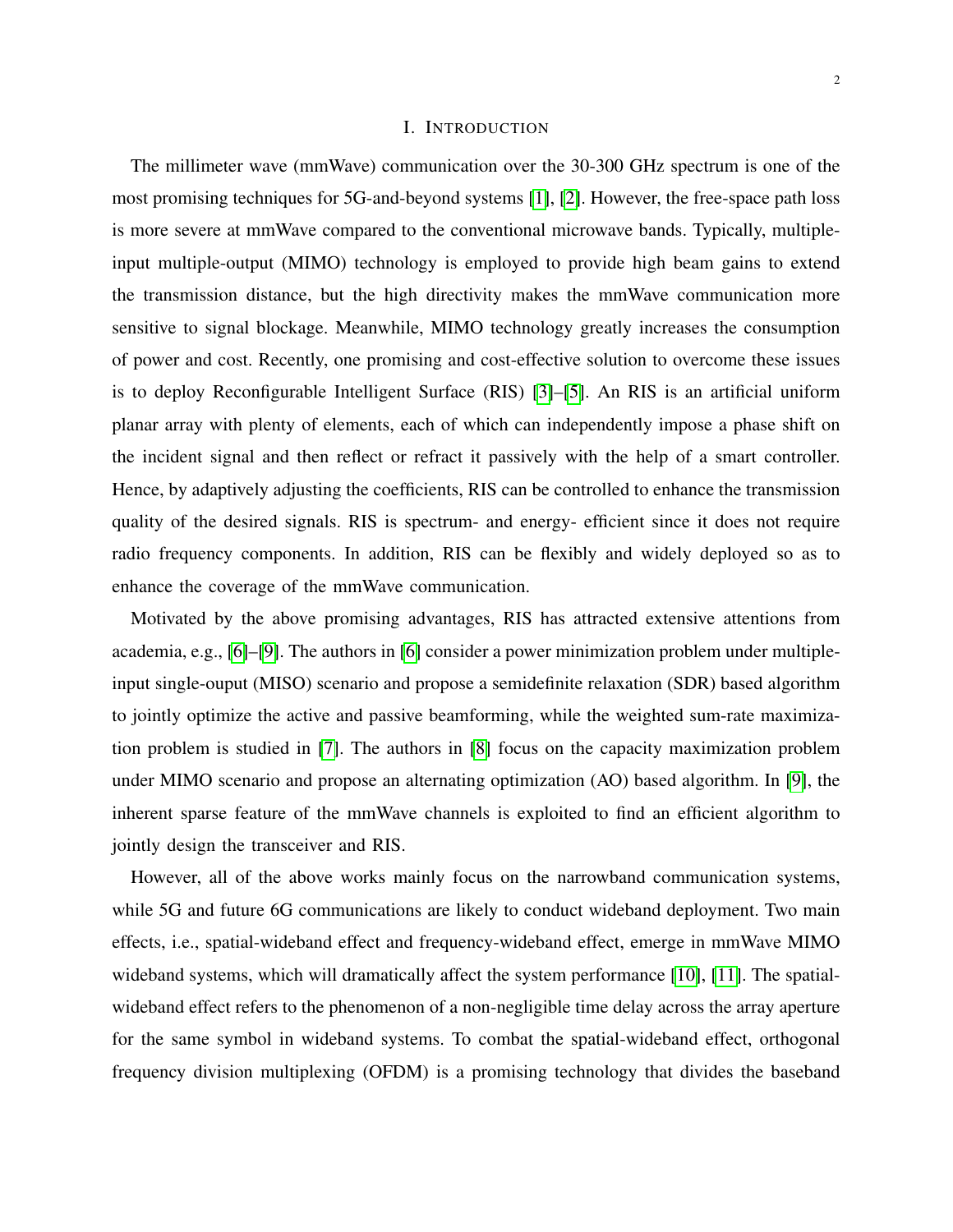into several sub-bands so that each sub-band can be considered frequency-independent [\[10\]](#page-28-8), [\[11\]](#page-28-9). As for the frequency-wideband effect which is also known as beam squint effect, there are no effective solutions thus far to the authors' best knowledge, especially for RIS. Specifically, the array response vectors differ across frequencies, notably for large bandwidth systems. However, RIS can only impose the same phase shifts on different frequencies since it is applied in the time domain and is lack of the ability of digital signal processing [\[12\]](#page-28-10). Consequently, there are a paucity of related works that investigate the wideband RIS-assisted communication systems [\[12\]](#page-28-10)– [\[21\]](#page-29-0). For the single-input single-output (SISO) scenario, the authors in [\[12\]](#page-28-10) aim at the achievable rate maximization and propose a successive convex approximation (SCA) based method for jointly power allocation and reflection coefficient optimization, while the problem of maximizing the minimum rate of all users is considered in [\[13\]](#page-28-11). For the MISO scenario, the authors in [\[14\]](#page-28-12) focus on mitigating the beam squint effect and propose low-complexity solutions for both lineof-sight (LoS) and non-LoS scenarios. Multi-user MISO scenario is studied in [\[15\]](#page-28-13), where the original sum rate maximization problem is reformulated as a modified mean square error (MSE) minimization problem, followed by a block coordinate descent (BCD) iterative algorithm. For the MIMO scenario, the authors in [\[16\]](#page-28-14) aim at maximizing the spectral efficiency for pointto-point communication, while hybrid digital and analog beamforming is considered in [\[17\]](#page-28-15), [\[18\]](#page-28-16). The weighted sum-rate maximization problem is studied in [\[19\]](#page-29-1), where single data stream transmission is considered and the fractional programming is adopted to decouple the original problem. In addition, the secrecy rate maximization problem is investigated in [\[20\]](#page-29-2) and an AObased inexact block coordinate descent algorithm by leveraging Lagrange multiplier and complex circle manifold methods is proposed, while the discrete reflecting phase shift case is extended in [\[21\]](#page-29-0).

However, all of the above contributions are based on the instantaneous channel state information (CSI), which is pretty challenging to acquire in practice since RIS is usually nearly passive and composed of a large number of unit cells [\[3\]](#page-28-2)–[\[5\]](#page-28-3). An attractive alternative is to explore the statistical CSI. Therefore, we concentrate on a point-to-point RIS-assisted mmWave MIMO-OFDM communication system by exploiting the statistical CSI where the RIS is adopted as a reflecting surface. The main contributions of this study are summarized as follows:

• We focus on maximizing the ergodic capacity of the RIS-assisted mmWave MIMO-OFDM communication system. The widely used Saleh-Valenzuela (SV) channel model is adopted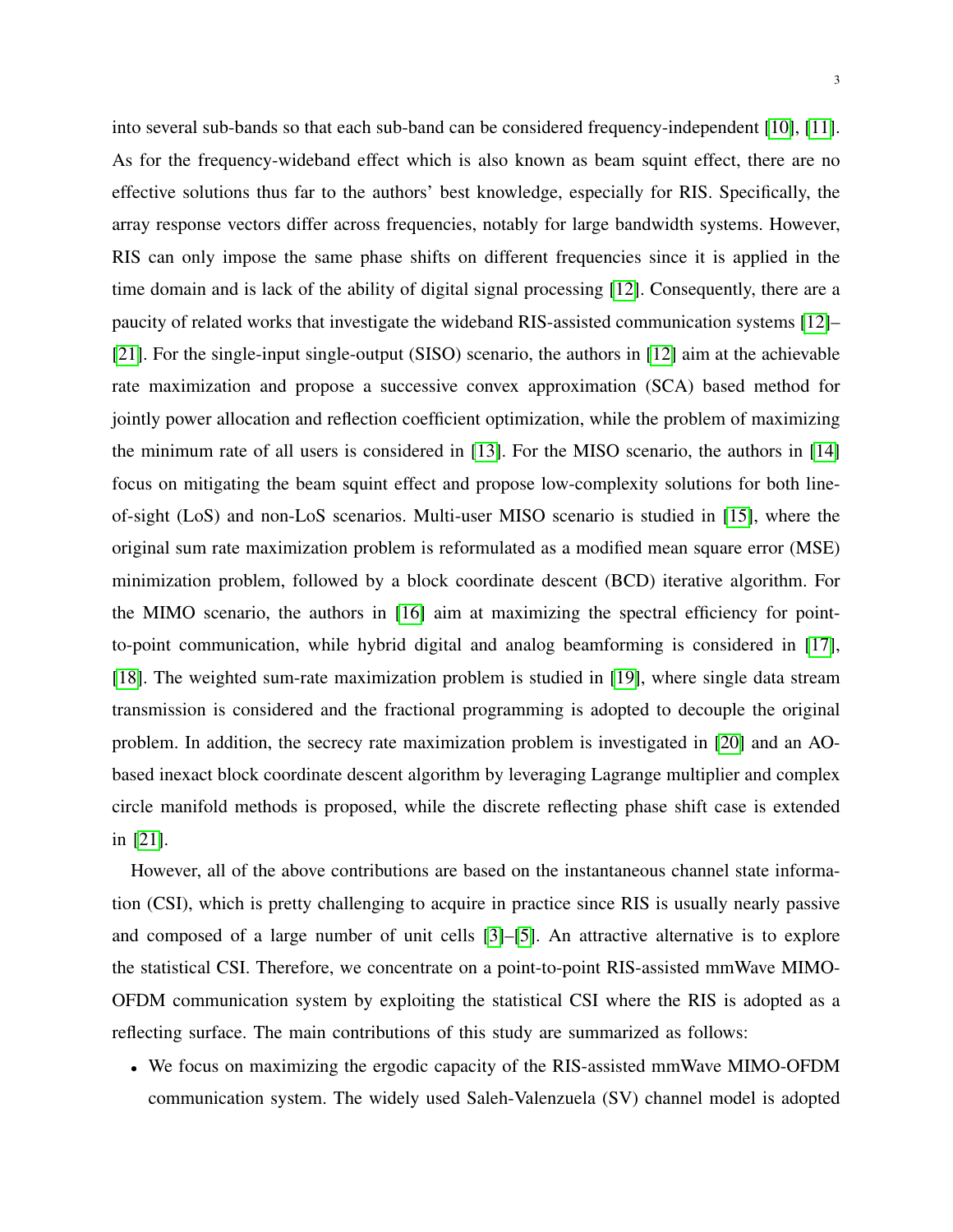to characterize the mmWave channels and only the statistical CSI is available. To the best of the authors' knowledge, this is the first effort to consider the statistical CSI in the broadband RIS-assisted mmWave MIMO-OFDM communication systems.

- We derive closed-form ergodic capacity approximations as well as an upper bound in the high signal-to-noise ratio (SNR) regime by means of the majorization theory and Jensen's inequality. The results show that the ergodic capacity increases logarithmically with the SNR, the number of the antennas at the base station (BS) and the user, the number of the reflecting units at the RIS, the power allocation at the BS, and the eigenvalues of the steering matrices associated with the BS, RIS and user.
- The ergodic capacity is maximized by jointly designing the transmit covariance matrix at the BS and the reflection coefficients at the RIS. Specifically, the design of the transmit covariance matrix is transformed into a power allocation problem and solved by spatial-frequency water-filling. The reflection coefficients are optimized by the Riemannian conjugate gradient (RCG) algorithm.

Furthermore, we conduct extensive simulations and validate the closeness of the derived ergodic capacity approximations as well as the upper bound. It is shown that our proposed alternating optimization algorithm outperforms the benchmark scheme from the literature [\[9\]](#page-28-5) . In addition, the ergodic capacity after optimization can be improved by about 25 bps/Hz, which emphasizes the importance of the optimization of the transmit covariance matrix at the BS and the reflection coefficients at the RIS.

Finally, this work is a substantial improvement from our previous work [\[22\]](#page-29-3). On the one hand, this work takes the direct BS-user link into consideration, while it is assumed to be blocked due to unfavorable propagation conditions in [\[22\]](#page-29-3). When there exists the direct link, the majorization theory can not be applied directly because the cross product term of the ergodic capacity is no longer a positive semidefinite Hermitian matrix. Fortunately, the asymptotic orthogonality of the array response vectors can be utilized to overcome this difficulty. On the other hand, this work extends the narrowband scenario in [\[22\]](#page-29-3) into the broadband systems. The spatial- and frequencywideband effects are mitigated in our proposed algorithm.

The rest of the paper is organized as follows. Section II presents the system model and the problem formulation. The ergodic capacity approximations as well as the upper bound in high-SNR regime are derived in Section III. An alternating optimization algorithm for maximizing the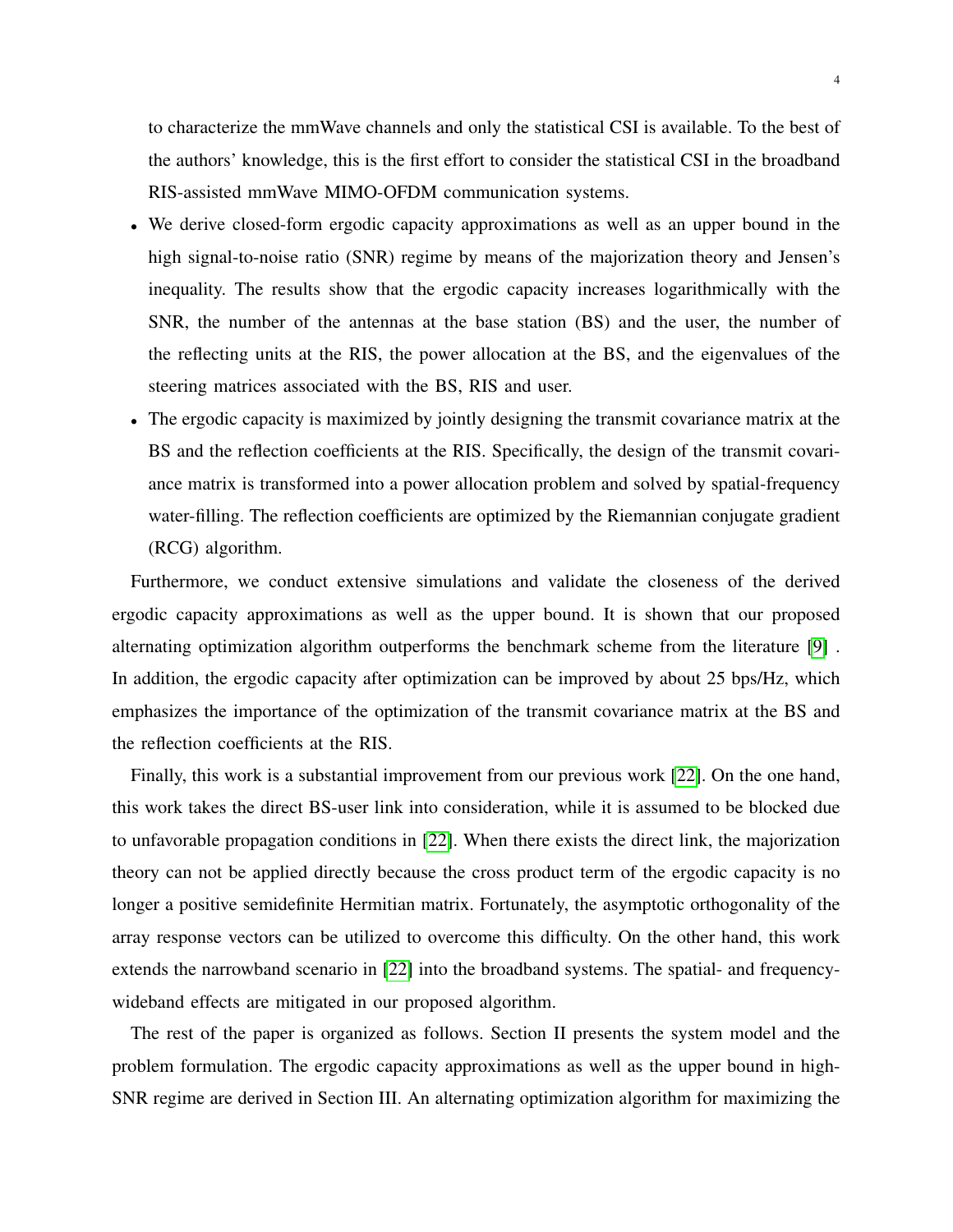ergodic capacity is proposed in Section IV. The comparison with the state-of-the-art algorithms is discussed in Section V. Simulation results are provided in Section VI. Conclusions are drawn in Section VII.

*Notations*: The imaginary unit is denoted by  $j =$ √  $\overline{-1}$ . Vectors and matrices are denoted by bold-face lower-case and upper-case letters, respectively. The conjugate, transpose and conjugate transpose of the vector x are denoted by  $x^*$ ,  $x^T$  and  $x^H$ , respectively. The  $\odot$  symbol is the element-wise product and  $\mathbb{E}(\cdot)$  is the expectation operation. The  $\text{tr}(\cdot)$ ,  $\det(\cdot)$  and  $\text{rank}(\cdot)$  denote the trace, determinant and rank operation, respectively. The  $\Re\{\cdot\}$  operation extracts the real value of a complex variable. The unt(x) operation represents an N-dimensional vector with elements  $\overline{x_1}$  $\frac{x_1}{|x_1|}, \cdots, \frac{x_N}{|x_N|}$  $\frac{x_N}{|x_N|}$ . The distribution of a circularly symmetric complex Gaussian random vector with mean vector  $\mu$  and covariance matrix  $\Sigma$  is denoted by  $\mathcal{CN}(\mu,\Sigma)$ ; and  $\sim$  stands for "distributed" as". The exponential random variable X with parameter  $\lambda$  is given by  $X \sim \exp(\lambda)$ .

# II. SYSTEM MODEL AND PROBLEM FORMULATION

In this section, we will first introduce the RIS-assisted system model, then describe the widely adopted mmWave channel model, and finally propose the considered problem of maximizing the ergodic capacity.

# *A. System Model*

We consider a downlink wideband point-to-point mmWave MIMO communication system as illustrated in Fig. [1,](#page-5-0) where the BS is equipped with  $N_b$  antennas and transmits signals to a user with  $N_u$  antennas, via the help of one  $N_r$ -element RIS. In order to mitigate the spatial-wideband effect of the wideband mmWave channel, OFDM with  $K$  subcarriers is employed to modulate the signal at the BS [\[10\]](#page-28-8), [\[11\]](#page-28-9). Let  $s_k \in \mathbb{C}^{N_b \times 1}$  denote the transmitted signal vector at subcarrier k. The transmit covariance matrix at subcarrier k is defined as  $\mathbf{Q}_k \triangleq \mathbb{E}\{s_k s_k^H\} \in \mathbb{C}^{N_b \times N_b}$ , with  $\mathbf{Q}_k \succeq 0$ . The normalized transmit power constraint at the BS is given by

$$
\sum_{k=1}^{K} \operatorname{tr} \mathbb{E}\{\mathbf{s}_k \mathbf{s}_k^H\} = \sum_{k=1}^{K} \operatorname{tr}(\mathbf{Q}_k) \le 1.
$$
 (1)

Without loss of generality, we assume the maximum delay spread is of  $L_{\text{max}}$  taps in the time domain for the baseband equivalent channels of both the BS-RIS-user reflecting link and the BS-user direct link. The transmit signal  $s_k$  is first transformed into the time domain through a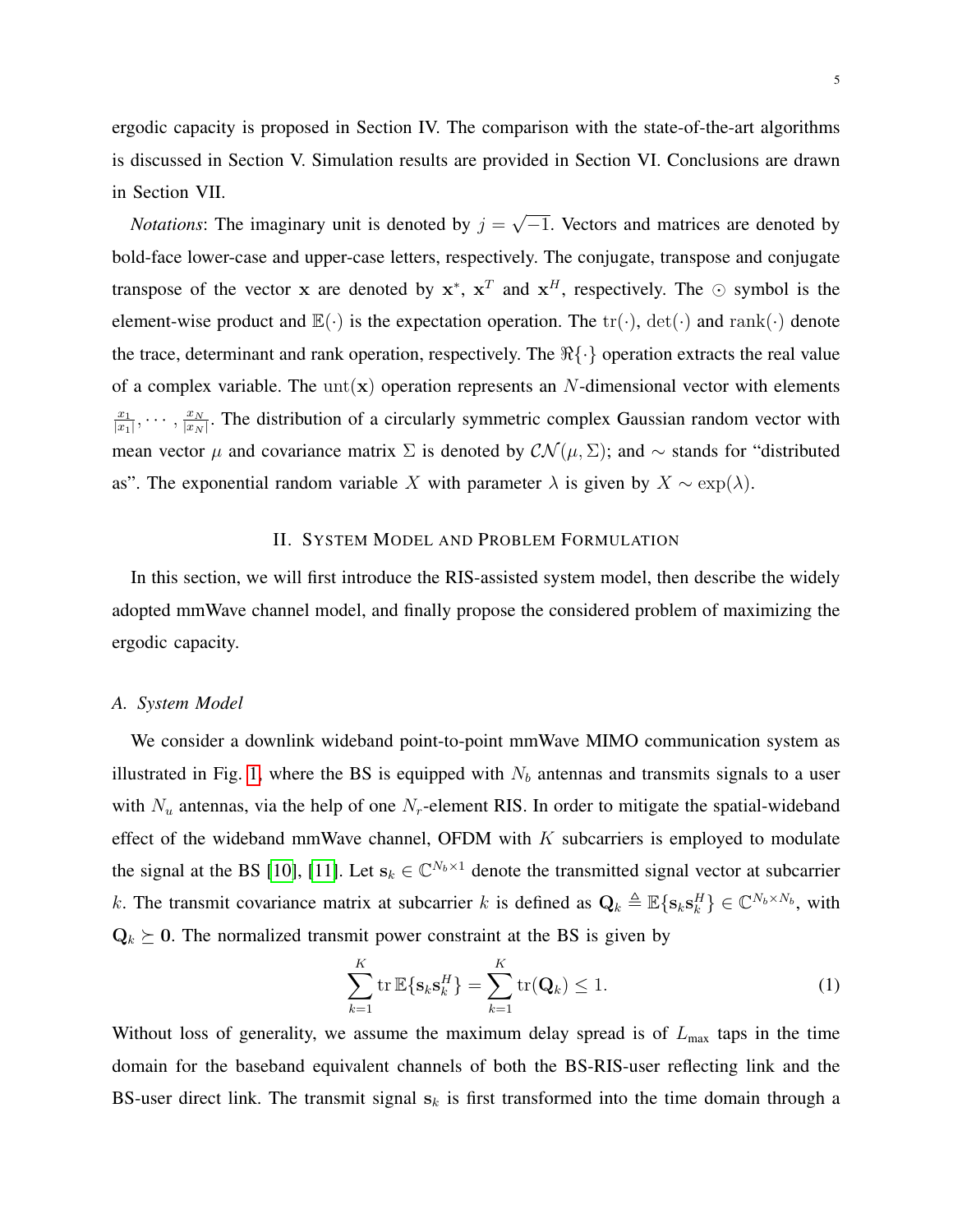<span id="page-5-0"></span>

Fig. 1: Illustration of an RIS-aided mmWave MIMO-OFDM system.

K-point inverse discrete Fourier transform (IDFT), followed by the appending of a cyclic prefix (CP) of length  $N_{\text{CP}}$ , with  $N_{\text{CP}} \geq L_{\text{max}}$ . At the user side, after removing the CP and performing the K-point discrete Fourier transform (DFT), the baseband received signal  $y_k \in \mathbb{C}^{N_u \times 1}$  at the k-th subcarrier can be presented as

$$
\mathbf{y}_k = (\mathbf{T}_k \mathbf{\Theta} \mathbf{G}_k + \mathbf{H}_k) \mathbf{s}_k + \mathbf{n}_k, \tag{2}
$$

where  $\mathbf{T}_k \in \mathbb{C}^{N_u \times N_r}$ ,  $\mathbf{G}_k \in \mathbb{C}^{N_r \times N_b}$ , and  $\mathbf{H}_k \in \mathbb{C}^{N_u \times N_b}$  denote the frequency-domain channel on subcarrier  $k$  from the RIS to the user, from the BS to the RIS, and from the BS to the user, respectively;  $\Theta \in \mathbb{C}^{N_r \times N_r}$  denotes the response matrix at the RIS, which is written as

$$
\mathbf{\Theta} \triangleq \text{diag}\{\xi_1 e^{j\theta_1}, \xi_2 e^{j\theta_2}, \dots, \xi_{N_r} e^{j\theta_{N_r}}\},\tag{3}
$$

where  $\theta_i \in [0, 2\pi)$  and  $\xi_i \in [0, 1]$  represent the phase shift and the amplitude reflection coefficient of the *i*-th reflecting unit, respectively; and  $n_k \sim \mathcal{CN}(0, \sigma^2 \mathbf{I}_{N_u})$  represents the additive white Gaussian noise vector with zero mean and variance  $\sigma^2$ <sup>[1](#page-5-1)</sup>. Note that the RIS can only bring the same phase shift on different subcarriers due to the lack of the ability of digital signal processing [\[12\]](#page-28-10). In addition, the amplitude  $\xi_i, \forall i \in \mathcal{N}_r$  is assumed to be one to maximize the

<span id="page-5-1"></span><sup>&</sup>lt;sup>1</sup>Without loss of generality, the variances of noise at different subcarriers are assumed to be the same.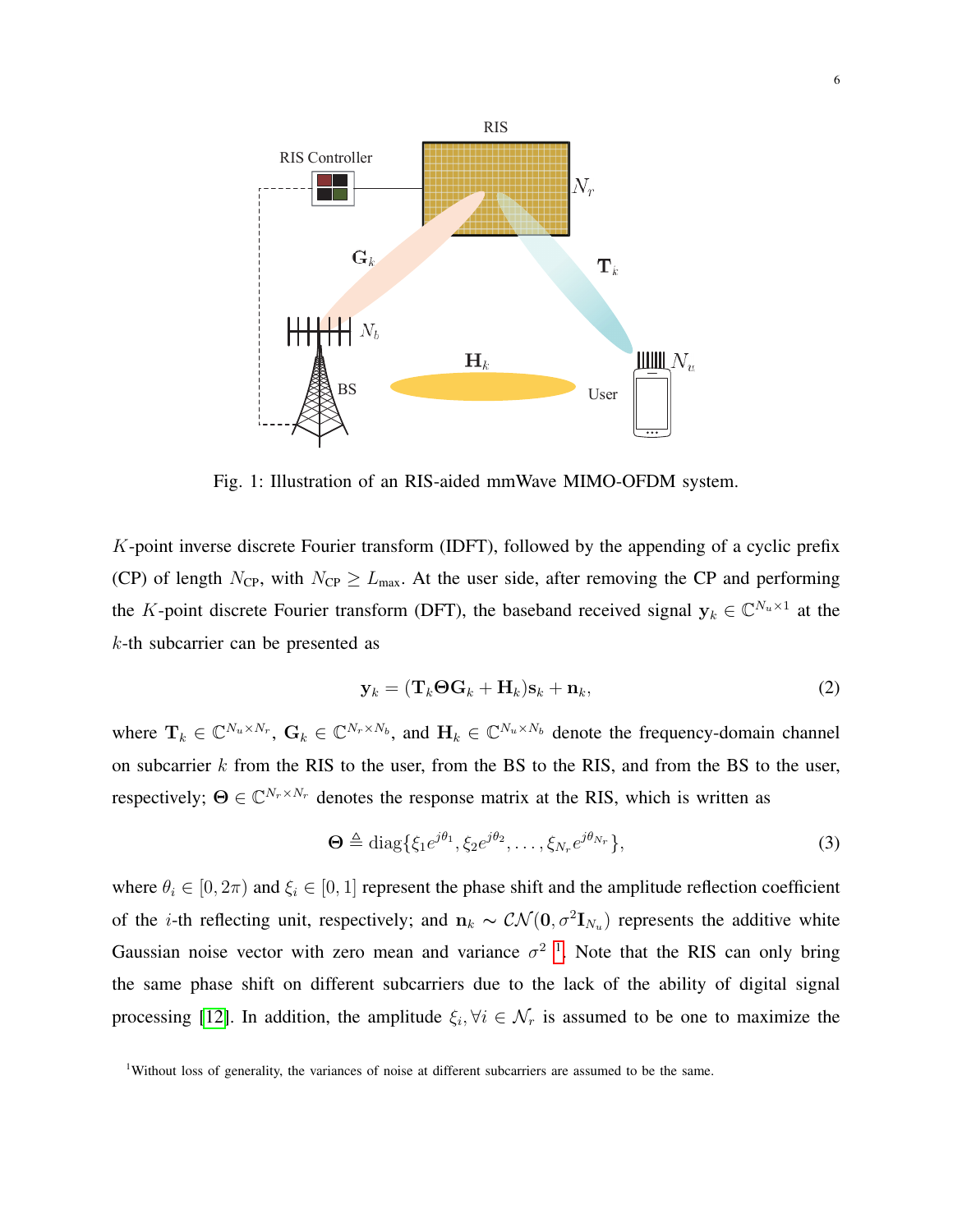signal reflection. Let  $\mathcal{K} = \{1, \ldots, K\}$  and  $\mathcal{N}_r = \{1, \ldots, N_r\}$  denote the index sets of subcarriers and RIS elements, respectively.

#### <span id="page-6-4"></span>*B. Channel Model*

Due to the limited scattering paths in mmWave, the SV model is widely adopted for modelling the wideband mmWave channel. Suppose uniform linear arrays (ULAs) are equipped at the BS and the user, and a uniform planar array (UPA) is equipped at the RIS. The frequency domain channel matrix  $H_k$ ,  $G_k$  and  $T_k$  at subcarrier k can be expressed as [\[10\]](#page-28-8), [\[11\]](#page-28-9), [\[23\]](#page-29-4)–[\[25\]](#page-29-5)

<span id="page-6-1"></span>
$$
\mathbf{H}_{k} = \sqrt{\frac{N_{b}N_{u}}{L_{h}}} \sum_{i=1}^{L_{h}} \alpha_{h,i} e^{-j2\pi\tau_{h,i}f_{k}} \mathbf{a}_{r}(\psi_{h,u,i},f_{k}) \mathbf{a}_{t}^{H}(\psi_{h,b,i},f_{k}),
$$
(4)

<span id="page-6-2"></span>
$$
\mathbf{G}_{k} = \sqrt{\frac{N_{r}N_{b}}{L_{g}}} \sum_{i=1}^{L_{g}} \alpha_{g,i} e^{-j2\pi\tau_{g,i}f_{k}} \mathbf{a}_{r}(\phi_{g,r,i}, \varphi_{g,r,i}, f_{k}) \mathbf{a}_{t}^{H}(\psi_{g,b,i}, f_{k}),
$$
(5)

<span id="page-6-3"></span>
$$
\mathbf{T}_k = \sqrt{\frac{N_r N_u}{L_t}} \sum_{i=1}^{L_t} \alpha_{t,i} e^{-j2\pi\tau_{t,i}f_k} \mathbf{a}_r(\psi_{t,u,i}, f_k) \mathbf{a}_t^H(\phi_{t,r,i}, \varphi_{t,r,i}, f_k), \tag{6}
$$

where  $L_h$   $(L_g, L_t)$  is the number of the paths between the BS and the user (the BS and the RIS, the RIS and the user);  $\alpha_{h,i} \sim \mathcal{CN}(0,\sigma_{h,i}^2)$  $\alpha_{h,i} \sim \mathcal{CN}(0,\sigma_{h,i}^2)$  $\alpha_{h,i} \sim \mathcal{CN}(0,\sigma_{h,i}^2)$   $(\alpha_{g,i} \sim \mathcal{CN}(0,\sigma_{g,i}^2), \alpha_{t,i} \sim \mathcal{CN}(0,\sigma_{t,i}^2)$ <sup>2</sup> denotes the complex gain of the *i*-th path and assume  $\sigma_{h,1}^2 \ge \sigma_{h,2}^2 \ge \ldots \ge \alpha_{h,L_h}^2$  ( $\sigma_{g,1}^2 \ge \sigma_{g,2}^2 \ge \ldots \ge \alpha_{g,L_g}^2$ ,  $\sigma_{t,1}^2 \geq \sigma_{t,2}^2 \geq \ldots \geq \alpha_{t,L_t}^2$ ;  $\tau_{h,i}$  ( $\tau_{g,i}, \tau_{t,i}$ ) is the delay of the *i*-th path;  $f_k$  is the frequency at subcarrier  $k$ , which is given by

$$
f_k = f_c + \frac{f_s}{K} \left( k - 1 - \frac{K - 1}{2} \right), \forall k \in \mathcal{K},
$$
\n<sup>(7)</sup>

where  $f_c$  is the carrier frequency and  $f_s$  is the bandwidth. Note that in the narrowband communication systems, it is assumed that  $f_k = f_c$ . However, this assumption is invalid in wideband communication systems and will dramatically affect the ergodic capacity.  $a_r(\cdot)$   $(a_t(\cdot))$  denotes the normalized array response vector at the receiver side (the transmitter side);  $\psi_{h,u,i}$  ( $\psi_{t,u,i}$ ) denotes the angle of arrival (AoA) associated with the user of the direct link (the reflecting link);  $\psi_{h,b,i}$  ( $\psi_{g,b,i}$ ) denotes the angle of departure (AoD) associated with the BS of the direct link (the reflecting link);  $\phi_{g,r,i}$  ( $\phi_{t,r,i}$ ) and  $\varphi_{g,r,i}$  ( $\varphi_{t,r,i}$ ) denote the azimuth and elevation angles

<span id="page-6-0"></span><sup>&</sup>lt;sup>2</sup>In mmWave MIMO communication systems, the complex gain is widely assumed to be i.i.d. random variables following the complex Gaussian distribution [\[23\]](#page-29-4), [\[26\]](#page-29-6).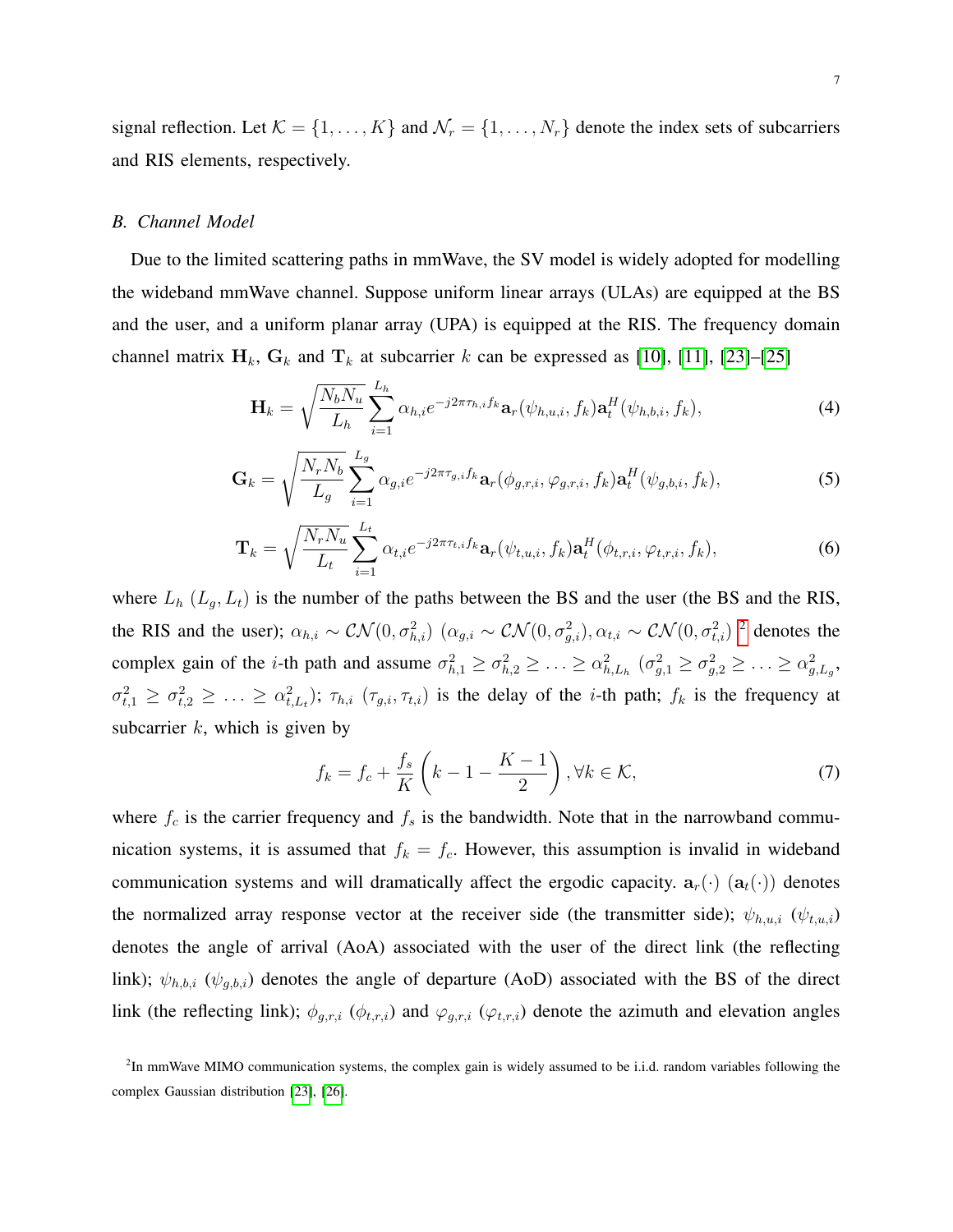of the arrival (departure) associated with the RIS. For a ULA with  $N$  antennas at the frequency  $f_k$ , the normalized array response vector is given by

$$
\mathbf{a}(\psi, f_k) = \frac{1}{\sqrt{N}} \left[ 1, e^{j\frac{2\pi f_k d}{c} \sin \psi}, \cdots, e^{j\frac{2\pi f_k d}{c}(N-1) \sin \psi} \right]^T, \tag{8}
$$

where c represents the speed of light,  $d = \frac{c}{24}$  $\frac{c}{2f_c} = \frac{\lambda}{2}$  $\frac{\lambda}{2}$  is the antenna spacing,  $\lambda$  represents the signal wavelength of the central frequency, and  $\psi$  denotes the AoA or AoD. For a UPA with  $M = M_y \times M_z$  elements at the frequency  $f_k$ , the normalized array response vector can be expressed as

$$
\mathbf{a}(\phi,\varphi,f_k) = \frac{1}{\sqrt{M}} \left[1,\cdots,e^{j\frac{2\pi f_k d_r}{c}(m_y\sin\phi\sin\varphi + m_z\cos\varphi)},\cdots,e^{j\frac{2\pi f_k d_r}{c}((M_y-1)\sin\phi\sin\varphi)+(M_z-1)\cos\varphi)}\right]^T, (9)
$$

where  $d_r$  is the unit cell spacing which is assumed to be half wavelength,  $\phi$  and  $\varphi$  denote the azimuth and elevation angles, respectively. Defining  $\mathbf{A}_{uh,k} = [\mathbf{a}_r(\psi_{h,u,1}, f_k), \dots, \mathbf{a}_r(\psi_{h,u,L_h}, f_k)] \in$  $\mathbb{C}^{N_u \times L_h}$ ,  $\mathbf{A}_{bh,k} = [\mathbf{a}_t(\psi_{h,b,1}, f_k), \mathbf{a}_t(\psi_{h,b,2}, f_k), \dots, \mathbf{a}_t(\psi_{h,b,L_h}, f_k)] \in \mathbb{C}^{N_b \times L_h}$ , and  $\mathbf{H}_{L,k}$  =  $\sqrt{\frac{N_u N_b}{}}$  $\frac{L_{u}N_{b}}{L_{h}}diag(\alpha_{h,1}e^{-j2\pi\tau_{h,1}f_{k}},\alpha_{h,2}e^{-j2\pi\tau_{h,2}f_{k}},\ldots,\alpha_{h,L_{h}}e^{-j2\pi\tau_{h,L_{h}}f_{k}})$ , the channel matrix  $\mathbf{H}_{k}$  in [\(4\)](#page-6-1) can be rewritten as

<span id="page-7-1"></span>
$$
\mathbf{H}_k = \mathbf{A}_{uh,k} \mathbf{H}_{L,k} \mathbf{A}_{bh,k}^H.
$$
 (10)

Defining  $\mathbf{A}_{rg,k} = \left[ \mathbf{a}_r(\phi_{g,r,1}, \varphi_{g,r,1}, f_k), \mathbf{a}_r(\phi_{g,r,2}, \varphi_{g,r,2}, f_k), \dots, \mathbf{a}_r(\phi_{g,r,L_g}, \varphi_{g,r,L_g}, f_k) \right] \in \mathbb{C}^{N_r \times L_g},$  $\mathbf{A}_{bg,k} = \left[ \mathbf{a}_t(\psi_{g,b,1}, f_k), \ldots, \mathbf{a}_t(\psi_{g,b,L_g}, f_k) \right] \in \mathbb{C}^{N_b \times L_g}$ , and  $\mathbf{G}_{L,k} = \sqrt{\frac{N_r N_b}{L_g}}$  $\frac{L_r N_b}{L_g} \mathrm{diag}(\alpha_{g,1} e^{-j2\pi \tau_{g,1} f_k},$  $\alpha_{g,2}e^{-j2\pi\tau_{g,2}f_k},\ldots,\alpha_{g,L_g}e^{-j2\pi\tau_{g,L_g}f_k}$ , the channel matrix  $\mathbf{G}_k$  in [\(5\)](#page-6-2) can be expressed as

<span id="page-7-2"></span>
$$
\mathbf{G}_k = \mathbf{A}_{rg,k} \mathbf{G}_{L,k} \mathbf{A}_{bg,k}^H.
$$
 (11)

Defining  $\mathbf{A}_{rt,k} = [\mathbf{a}_t(\phi_{t,r,1}, \varphi_{t,r,1}, f_k), \mathbf{a}_t(\phi_{t,r,2}, \varphi_{t,r,2}, f_k), \dots, \mathbf{a}_t(\phi_{t,r,L_t}, \varphi_{t,r,L_t}, f_k)] \in \mathbb{C}^{N_r \times L_t}$  $\mathbf{A}_{ut,k} = [\mathbf{a}_r(\psi_{t,u,1}, f_k), \dots, \mathbf{a}_r(\psi_{t,u,L_t}, f_k)] \in \mathbb{C}^{N_u \times L_t}$ , and  $\mathbf{T}_{L,k} = \sqrt{\frac{N_r N_u}{L_t}}$  $\frac{L_r N_u}{L_t}$ diag $(\alpha_{t,1}e^{-j2\pi\tau_{t,1}f_k},$  $\alpha_{t,2}e^{-j2\pi\tau_{t,2}f_k},\ldots,\alpha_{t,L_t}e^{-j2\pi\tau_{t,L_t}f_k}$ , the channel matrix  $\mathbf{T}_k$  in [\(6\)](#page-6-3) can be presented as

<span id="page-7-3"></span>
$$
\mathbf{T}_k = \mathbf{A}_{ut,k} \mathbf{T}_{L,k} \mathbf{A}_{rt,k}^H.
$$
 (12)

#### *C. Problem Formulation*

Assume the instantaneous CSI is unknown, the ergodic capacity of the RIS-assisted mmWave MIMO-OFDM communication system is given by

<span id="page-7-0"></span>
$$
C\left(\{\mathbf{Q}_k\}_{k=1}^K,\mathbf{\Theta}\right) = \max_{\substack{K \\ \sum_{k=1}^K \text{Tr}(\mathbf{Q}_k) \leqslant 1}} \mathbb{E}_{\mathbf{H}_{\text{eff}}}\left[\frac{1}{K + N_{\text{cp}}}\sum_{k=1}^K \log_2 \det\left(\mathbf{I}_{N_u} + \frac{P_T}{\sigma^2} \mathbf{H}_{\text{eff},k} \mathbf{Q}_k \mathbf{H}_{\text{eff},k}^H\right)\right], (13)
$$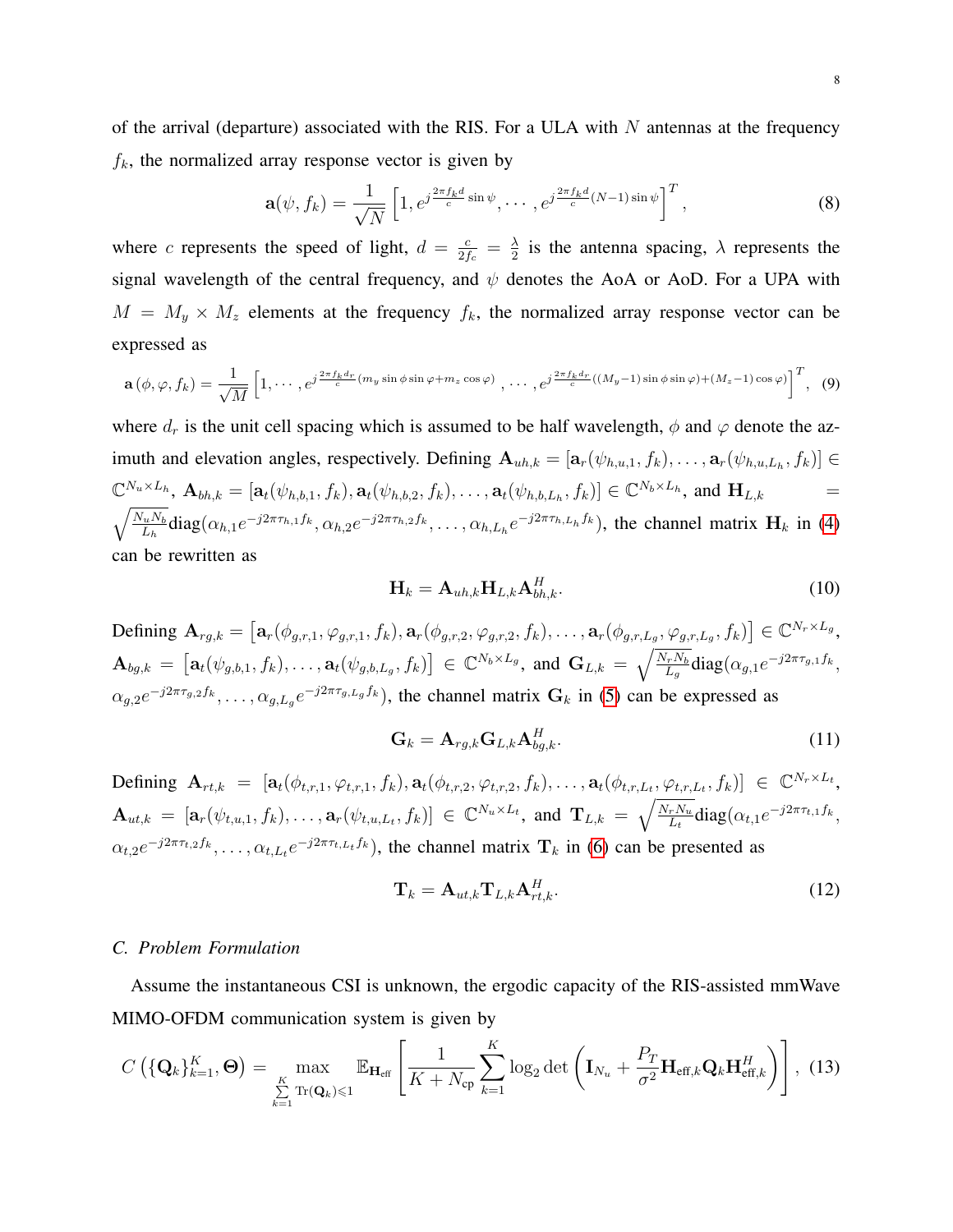where  $P_T > 0$  is the power budget at the BS, and  $H_{\text{eff},k} = T_k \Theta G_k + H_k$  denotes the effective channel at subcarrier  $k$  between the BS and the user. In this paper, we aim to maximize the ergodic capacity by jointly designing the transmit covariance matrix  $\{Q_k\}_{k=1}^K$  at the BS and the reflection coefficients Θ at the RIS, subject to the maximum power budget at the BS. Therefore, the optimization problem can be formulated as

$$
\mathcal{P}_0: \max_{\{\mathbf{Q}_k\}_{k=1}^K,\mathbf{\Theta}} C\left(\{\mathbf{Q}_k\}_{k=1}^K,\mathbf{\Theta}\right) \tag{14a}
$$

$$
\text{s.t.} \qquad \sum_{k=1}^{K} \text{tr}(\mathbf{Q}_k) \le 1,\tag{14b}
$$

$$
\mathbf{Q}_k \succeq 0, \forall k \in \mathcal{K},\tag{14c}
$$

$$
\mathbf{\Theta} = \text{diag}\left(e^{j\theta_1}, e^{j\theta_2}, \cdots, e^{j\theta_{N_r}}\right). \tag{14d}
$$

The problem  $P_0$  is highly challenging mainly due to the following three facts. First of all, there is no explicit expression of the ergodic capacity and the expectation operation in [\(13\)](#page-7-0) prevents further optimization. Secondly, the problem is non-convex due to the unit-modulus constraints of the RIS, and thus difficult to be optimally solved. Last but not the least, different from the narrowband communication systems, the RIS can only apply the same phase shifts over different subcarriers. Thereby, we need to consider all of the subcarriers when designing the RIS. In the following, we will firstly find an explicit expression to approximate the ergodic capacity, and then maximize the ergodic capacity by jointly designing  $\{Q_k\}_{k=1}^K$  and  $\Theta$ .

## <span id="page-8-0"></span>III. ERGODIC CAPACITY APPROXIMATIONS

In this section, the approximations as well as the high-SNR upper bound of the ergodic capacity are firstly derived by means of the majorization theory. The Jensen's inequality is then used to obtain explicit and compact expressions.

# *A. Approximations of the Ergodic Capacity*

The derivation of the ergodic capacity is much more difficult than that in our previous work [\[22\]](#page-29-3), where the direct link is blocked by obstacles. In the previous work, [\[27,](#page-29-7) Theorem 9.H.1.a] is frequently adopted during the derivation. However, when the direct BS-user link exists, the cross product term  $H_k \mathbf{Q}_k \mathbf{G}_k^H \Theta^H \mathbf{T}_k^H$  of the ergodic capacity is not a positive semi-definite Hermitian matrix, which prevents further derivation. Fortunately, we have the following proposition.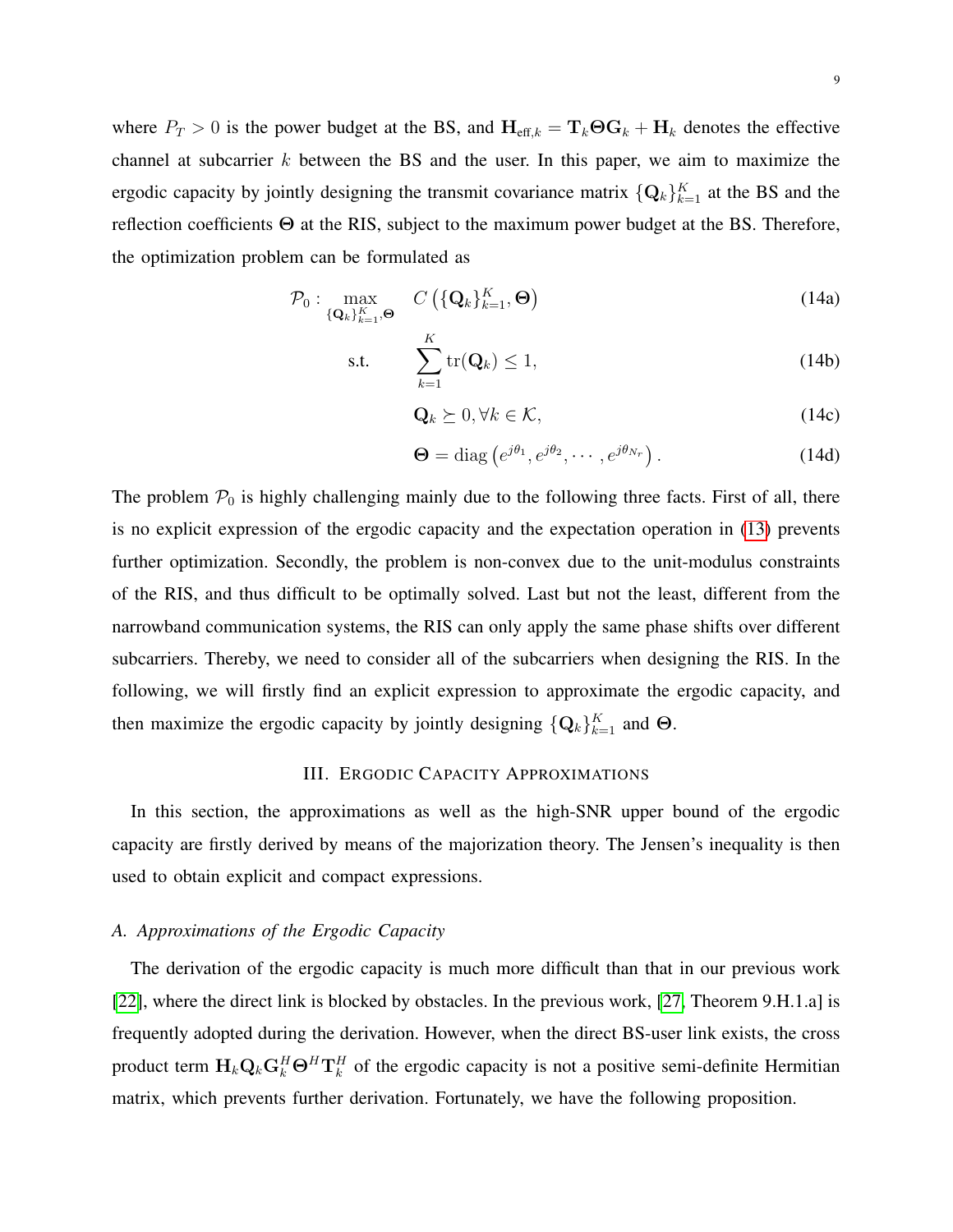*Proposition 1:* When  $N_b$  goes to infinity, we have

$$
\mathbf{G}_k \mathbf{H}_k^H \to \mathbf{0}^{N_r \times N_u}.\tag{15}
$$

*Proof:* The AoDs of different scattering paths can be considered as continuous random variables that are independent from each other. Then, the event  $E = \{\phi_{b,i} \neq \varphi_{b,j}, \forall i \in \{1, 2, \ldots, L_g\},\}$  $\forall j \in \{1, 2, \ldots, L_h\}$  occurs with probability one. Therefore, by the asymptotic orthogonality of ULA array response vectors [\[9\]](#page-28-5), [\[28\]](#page-29-8), we have

$$
\mathbf{A}_{bg,k}^H \mathbf{A}_{bh,k} \to \mathbf{0}^{L_g \times L_h}, \quad \text{as } N_b \to \infty.
$$
 (16)

Consequently,  $\mathbf{G}_k \mathbf{H}_k^H = \mathbf{A}_{rg,k} \mathbf{G}_{L,k} \mathbf{A}_{bg,k}^H \mathbf{A}_{bh,k} \mathbf{H}_{L,k}^H \mathbf{A}_{uh,k}^H \rightarrow \mathbf{0}^{N_r \times N_u}.$ 

Proposition [1](#page-8-0) implies that the cross product term of the ergodic capacity can be neglected, when there does not exist the transmit covariance matrix  $Q_k$  and the number of the antennas at the BS is sufficiently large. Under Proposition [1](#page-8-0) and the majorization theory [\[27\]](#page-29-7), several approximations of the ergodic capacity are derived, which are presented in the following theorems.

<span id="page-9-0"></span>*Theorem 1:* Under the wideband SV channel model expressed in [\(10\)](#page-7-1), [\(11\)](#page-7-2) and [\(12\)](#page-7-3), when the number of antennas at the BS goes to infinity, the ergodic capacity of the RIS-assisted mmWave MIMO-OFDM communication systems can be approximated by

<span id="page-9-1"></span>
$$
C_{app} = \mathbb{E}_{\alpha_{g,i},\alpha_{t,i}} \left[ \frac{1}{K + N_{cp}} \sum_{k=1}^{K} \sum_{i=1}^{N_{s1}} \log_2 \left( 1 + \frac{P_T}{\sigma^2} \frac{N_b N_u N_r^2}{L_g L_t} q_{k,i} d_{ut,k,i} d_{bg,k,i} d_{r,k,i} |\alpha_{g,i}|^2 |\alpha_{t,i}|^2 \right) \right] + \mathbb{E}_{\alpha_{h,i}} \left[ \frac{1}{K + N_{cp}} \sum_{k=1}^{K} \sum_{i=1}^{N_{s2}} \log_2 \left( 1 + \frac{P_T}{\sigma^2} \frac{N_b N_u}{L_h} q_{k,N_{s1}+i} d_{uh,k,i} d_{bh,k,i} |\alpha_{h,i}|^2 \right) \right],
$$
\n(17)

where  $N_{s1} = \min\left(\text{rank}\left(\mathbf{A}_{bg,k}^H \mathbf{A}_{bg,k}\right),\text{rank}\left(\mathbf{A}_{ut,k}^H \mathbf{A}_{ut,k}\right),\text{rank}\left(\mathbf{X}_{r,k}^H \mathbf{X}_{r,k}\right)\right)$  denotes the rank of the BS-RIS-user reflecting link,  $\mathbf{X}_{r,k} = \mathbf{A}_{rt,k}^H \mathbf{\Theta} \mathbf{A}_{rg,k} ; N_{s2} = \min\left(\mathrm{rank}\left(\mathbf{A}_{bh,k}^H \mathbf{A}_{bh,k}\right), \mathrm{rank}\left(\mathbf{A}_{uh,k}^H \mathbf{A}_{uh,k}\right)\right)$ denotes the rank of the BS-user direct link;  $q_{k,i}$  is the power allocated to the *i*-th data stream,  $\mathbf{Q}_k$  is determined by [\(46\)](#page-26-0);  $(d_{ut,k,1}, d_{ut,k,2}, \ldots, d_{ut,k,N_s1}), (d_{bg,k,1}, d_{bg,k,2}, \ldots, d_{bg,k,N_s1}), (d_{r,k,1}, d_{r,k,2}, \ldots, d_{r,k,N_s1}),$  $(d_{uh,k,1}, d_{uh,k,2}, \ldots, d_{uh,k,N_s1})$  and  $(d_{bh,k,1}, d_{bh,k,2}, \ldots, d_{bh,k,N_s1})$  are descending ordered eigenvalues of  ${\bf A}_{ut,k}^H{\bf A}_{ut,k}$ ,  ${\bf A}_{bg,k}^H{\bf A}_{bg,k}$ ,  ${\bf X}_{r,k}^H{\bf X}_{r,k}$ ,  ${\bf A}_{uh,k}^H{\bf A}_{uh,k}$  and  ${\bf A}_{bh,k}^H{\bf A}_{bh,k}$ , respectively.  $\blacksquare$ 

*Proof:* See Appendix [A.](#page-24-0)

It is found that the ergodic capacity is closely related to the eigenvalues of the matrices associated with the BS, the user and the RIS, i.e.,  $A_{ut,k}^H A_{ut,k}$ ,  $A_{bg,k}^H A_{bg,k}$ ,  $X_{r,k}^H X_{r,k}$ ,  $A_{uh,k}^H A_{uh,k}$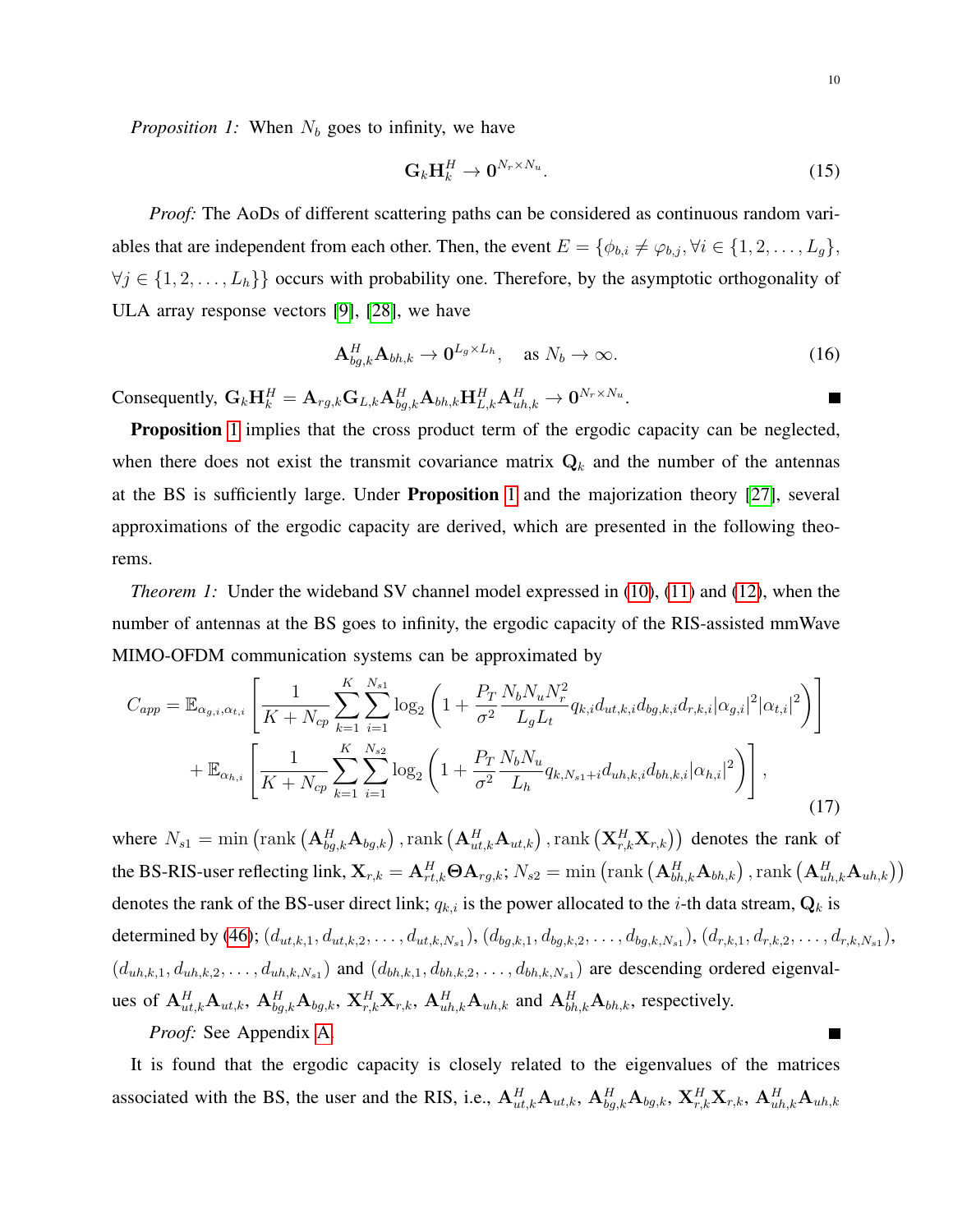and  $A_{bh,k}^H$   $A_{bh,k}$ . The RIS-assisted mmWave MIMO communication systems are likely to operate in the high-SNR regime by virtue of beamforming techniques with large antenna arrays. Thus, an upper bound in the high-SNR regime is obtained in the following theorem.

*Theorem 2:* Under the wideband SV channel model expressed in [\(10\)](#page-7-1), [\(11\)](#page-7-2) and [\(12\)](#page-7-3), when the number of antennas at the BS goes to infinity, the ergodic capacity of the RIS-assisted mmWave MIMO-OFDM communication systems in the high-SNR regime can be upper bounded by

$$
C_{h}^{upper} = \sum_{k=1}^{K} \sum_{i=1}^{N_{s1}} \frac{1}{(K + N_{cp}) \ln 2} \left( -2\gamma + \ln \left( \frac{P_T}{\sigma^2} \frac{N_b N_u N_r^2 \sigma_{g,i}^2 \sigma_{t,i}^2}{L_g L_t} q_{k,i} d_{ut,k,i} d_{bg,k,i} d_{r,k,i} \right) \right) + \sum_{k=1}^{K} \sum_{i=1}^{N_{s2}} \frac{1}{(K + N_{cp}) \ln 2} \left( -\gamma + \ln \left( \frac{P_T}{\sigma^2} \frac{N_b N_u \sigma_{h,i}^2}{L_h} q_{k,N_{s1} + i} d_{uh,k,i} d_{bh,k,i} \right) \right),
$$
\n(18)

where  $C_h^{upper}$  $h_h^{upper}$  refers to the upper bound in the high-SNR regime;  $\gamma \approx 0.5772$  refers to the Euler-Mascheroni constant;  $N_{s1}$ ,  $N_{s2}$ ,  $q_{k,i}$ ,  $d_{ut,k,i}$ ,  $d_{bg,k,k}$ ,  $d_{r,k,i}$ ,  $d_{uh,k,i}$  and  $d_{bh,k,i}$  are defined the same as in Theorem [1.](#page-9-0)

*Proof:* See Appendix [B.](#page-26-1)

It can be found that when the SNR is large, the upper bound of the ergodic capacity increases logarithmically with SNR,  $N_b$ ,  $N_u$ ,  $N_r$ , the power allocation  $q_{k,i}$ , and the eigenvalues of the matrices  $\mathbf{A}_{ut,k}^H \mathbf{A}_{ut,k}$ ,  $\mathbf{A}_{bg,k}^H \mathbf{A}_{bg,k}$ ,  $\mathbf{X}_{r,k}^H \mathbf{X}_{r,k}$ ,  $\mathbf{A}_{uh,k}^H \mathbf{A}_{uh,k}$  and  $\mathbf{A}_{bh,k}^H \mathbf{A}_{bh,k}$ .

# *B. Jensen's Approximations for the Ergodic Capacity*

The expectation operation in [\(17\)](#page-9-1) hinders further optimization. To overcome this difficulty, Jensen's inequality is adopted to obtain simplified expressions.

*Theorem 3:* Under the wideband SV channel model expressed in [\(10\)](#page-7-1), [\(11\)](#page-7-2) and [\(12\)](#page-7-3), when the number of antennas at the BS goes to infinity, the ergodic capacity of the RIS-assisted mmWave MIMO-OFDM communication systems can be approximated by

$$
C_{Jen1} = \frac{1}{K + N_{cp}} \sum_{k=1}^{K} \sum_{i=1}^{N_{s1}} \log_2 \left( 1 + \frac{P_T}{\sigma^2} \frac{N_b N_u N_r^2 \sigma_{g,i}^2 \sigma_{t,i}^2}{L_g L_t} q_{k,i} d_{ut,k,i} d_{bg,k,i} d_{r,k,i} \right) + \frac{1}{K + N_{cp}} \sum_{k=1}^{K} \sum_{i=1}^{N_{s2}} \log_2 \left( 1 + \frac{P_T}{\sigma^2} \frac{N_b N_u \sigma_{h,i}^2}{L_h} q_{k,N_{s1}+i} d_{uh,k,i} d_{bh,k,i} \right).
$$
\n(19)

*Proof:* See Appendix [C.](#page-27-0)

It is worth noting that the above approximation  $C_{Jen1}$  has a very compact form composed of the product of the eigenvalues and the summation over data streams. The ergodic capacity

 $\blacksquare$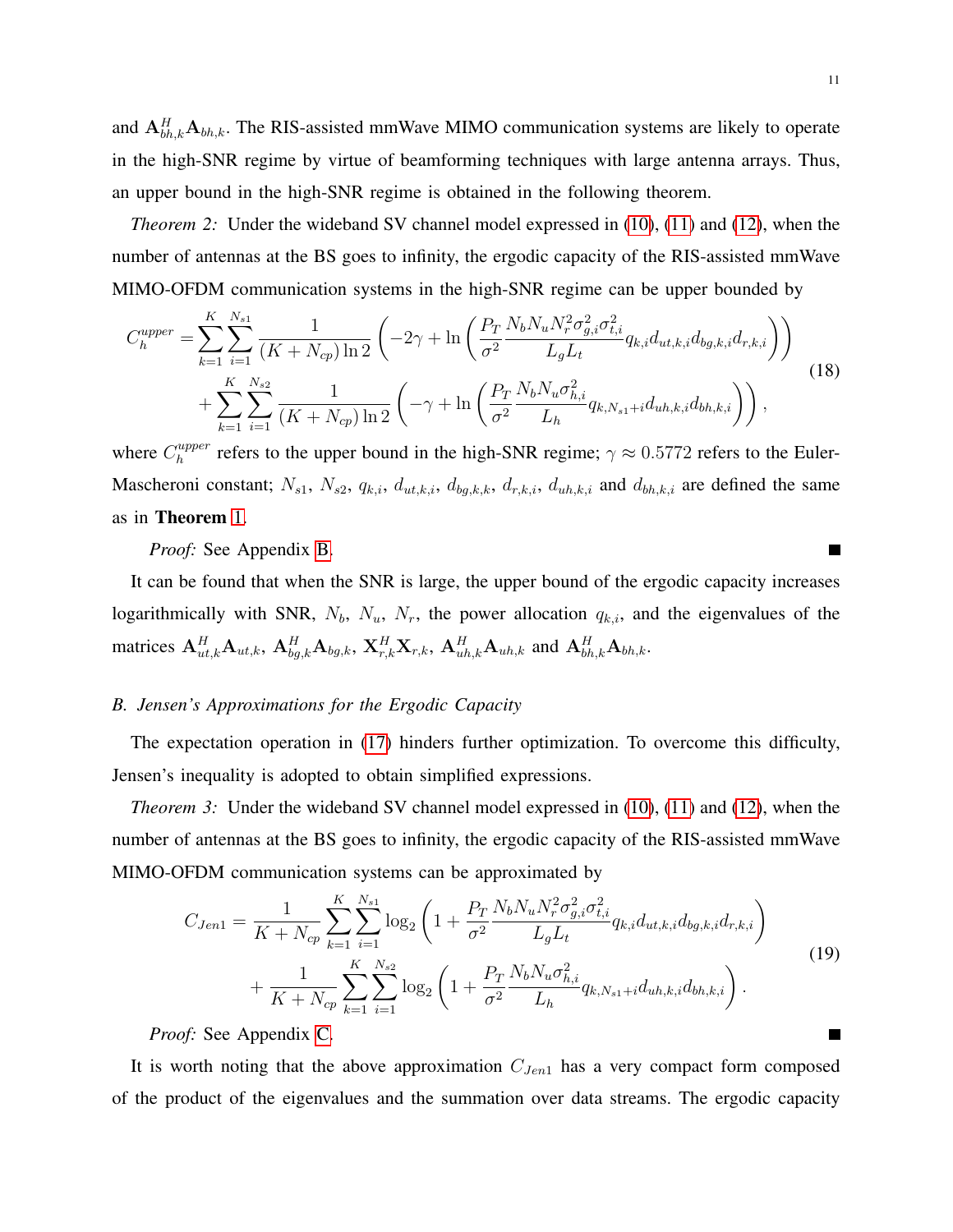approximation consists of two parts, i.e., the BS-RIS-user reflection part and the BS-user direct part. The reflection part is determined by SNR, the number of antennas of the BS and the user, the number of the reflection units of the RIS, the power allocation at the BS, and the eigenvalues of the matrices of  $A_{ut,k}^H A_{ut,k}$ ,  $A_{bh,k}^H A_{bh,k}$  and  $X_{r,k}^H X_{r,k}$ . The direct part is influenced by SNR, the number of antennas of the BS and the user, the power allocation at the BS, and the eigenvalues of the matrices of  $A_{uh,k}^H A_{uh,k}$  and  $A_{bh,k}^H A_{bh,k}$ . Similar to previous works [\[22\]](#page-29-3) and [\[29\]](#page-29-9), the approximation  $C_{jen1}$  is loose, and we can find a tighter approximation by means of order statistic [\[30\]](#page-29-10). Specifically, we have the following theorem.

*Theorem 4:* Under the wideband SV channel model expressed in [\(10\)](#page-7-1), [\(11\)](#page-7-2) and [\(12\)](#page-7-3), when the number of antennas at the BS goes to infinity, the ergodic capacity of the RIS-assisted mmWave MIMO-OFDM communication systems can be approximated by

<span id="page-11-0"></span>
$$
C_{Jen2} = \frac{1}{K + N_{cp}} \sum_{k=1}^{K} \left[ \sum_{i=1}^{N_{s2}} \log_2 \left( 1 + \sum_{j=1}^i \frac{1}{L_h - j + 1} \frac{P_T}{\sigma^2} \frac{N_b N_u \sigma_{h,i}^2}{L_h} q_{k, N_{s1} + i} d_{uh,k,i} d_{bh,k,i} \right) + \sum_{i=1}^{N_{s1}} \log_2 \left( 1 + \sum_{j=1}^i \frac{1}{L_g - j + 1} \sum_{j=1}^i \frac{1}{L_t - j + 1} \frac{P_T}{\sigma^2} \frac{N_b N_u N_r^2 \sigma_{g,i}^2 \sigma_{t,i}^2}{L_g L_t} q_{k,i} d_{ut,k,i} d_{bg,k,i} d_{r,k,i} \right) \right].
$$
\n(20)

*Proof:* The proof is similar to [\[22,](#page-29-3) Proposition 4] and [\[29,](#page-29-9) Proposition 3]. Thus, it is omitted owing to space limitations. ×

Note that the approximation  $C_{Jen2}$  exhibits a tighter approximation than  $C_{Jen1}$  since the Jensen's upper bound is minimized by the order statistic. Therefore, the approximation  $C_{Jen2}$  in [\(20\)](#page-11-0) is adopted in the following optimization.

In addition, when no CSI is available at the BS, uniform power allocation over transmit signals, i.e.,  $\mathbf{Q}_k = \frac{1}{Kl}$  $\frac{1}{KN_b}I_{N_b}$ , is optimal [\[31\]](#page-29-11). In this case, we have the following proposition.

*Proposition 2:* Under the wideband SV channel model expressed in [\(10\)](#page-7-1), [\(11\)](#page-7-2) and [\(12\)](#page-7-3), when the number of antennas at the BS goes to infinity and  $Q_k = \frac{1}{K}$  $\frac{1}{KN_b}I_{N_b}$ , the upper bound of the ergodic capacity in the high-SNR regime is given by

$$
C_{h}^{upper} = \sum_{k=1}^{K} \sum_{i=1}^{N_{s1}} \frac{1}{(K + N_{cp}) \ln 2} \left( -2\gamma + \ln \left( \frac{P_T}{\sigma^2} \frac{N_u N_r^2 \sigma_{g,i}^2 \sigma_{t,i}^2}{KL_g L_t} d_{ut,k,i} d_{bg,k,i} d_{r,k,i} \right) \right) + \sum_{k=1}^{K} \sum_{i=1}^{N_{s2}} \frac{1}{(K + N_{cp}) \ln 2} \left( -\gamma + \ln \left( \frac{P_T}{\sigma^2} \frac{N_u \sigma_{h,i}^2}{KL_h} d_{uh,k,i} d_{bh,k,i} \right) \right),
$$
\n(21)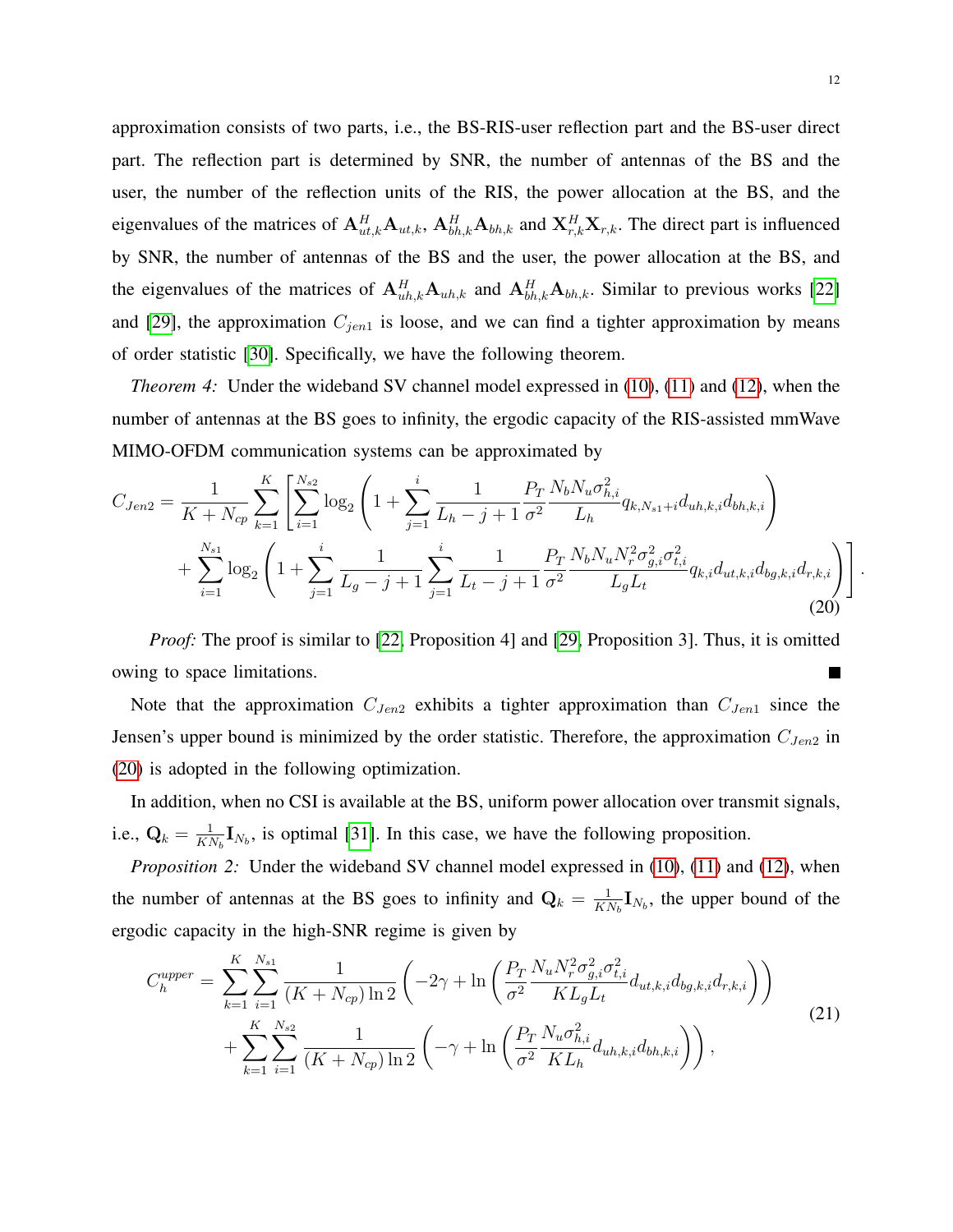The Jensen's approximation can be expressed as

<span id="page-12-0"></span>
$$
C_{Jen1} = \frac{1}{K + N_{cp}} \sum_{k=1}^{K} \left[ \sum_{i=1}^{N_{s1}} \log_2 \left( 1 + \frac{P_T}{\sigma^2} \frac{N_u N_r^2 \sigma_{g,i}^2 \sigma_{t,i}^2}{KL_g L_t} d_{ut,k,i} d_{bg,k,i} d_{r,k,i} \right) \right] + \sum_{i=1}^{N_{s2}} \log_2 \left( 1 + \frac{P_T}{\sigma^2} \frac{N_u \sigma_{h,i}^2}{KL_h} d_{uh,k,i} d_{bh,k,i} \right) \right] C_{Jen2} = \frac{1}{K + N_{cp}} \sum_{k=1}^{K} \left[ \sum_{i=1}^{N_{s2}} \log_2 \left( 1 + \sum_{j=1}^{i} \frac{1}{L_h - j + 1} \frac{P_T}{\sigma^2} \frac{N_u \sigma_{h,i}^2}{KL_h} d_{uh,k,i} d_{bh,k,i} \right) \right] + \sum_{i=1}^{N_{s1}} \log_2 \left( 1 + \sum_{j=1}^{i} \frac{1}{L_g - j + 1} \sum_{j=1}^{i} \frac{1}{L_t - j + 1} \frac{P_T}{\sigma^2} \frac{N_u N_r^2 \sigma_{g,i}^2 \sigma_{t,i}^2}{KL_g L_t} d_{ut,k,i} d_{bg,k,i} d_{r,k,i} \right) \right]
$$
(22)

*Proof:* See Appendix [D.](#page-27-1)

It is worth noting that the ergodic capacity approximations are derived for an arbitrary positive semidefinite Hermitian matrix Q in our previous work [\[22\]](#page-29-3). However, in this work, the ergodic capacity approximations can be derived only when  $Q_k$  satisfies [\(46\)](#page-26-0) or  $Q_k = \frac{1}{K}$  $\frac{1}{KN_b}\mathbf{I}_{N_b}$  due to the existence of the BS-user direct link.

# IV. TRANSMIT COVARIANCE MATRIX AND REFLECTION COEFFICIENTS OPTIMIZATION

With the obtained approximation expression  $C_{Jen2}$  of the ergodic capacity of the RIS-assisted mmWave MIMO-OFDM communication systems, we now concentrate on maximizing the ergodic capacity by jointly designing the transmit covariance matrix  $\{Q_k\}_{k=1}^K$  and the reflection coefficients Θ. Note that  $Q_k$  is determined by [\(46\)](#page-26-0). Thus, we only need to optimize  $q_{k,i}$ , instead of  $Q_k$ . Applying  $C_{Jen2}$  in [\(20\)](#page-11-0) to the problem  $P_0$ , we have

$$
\mathcal{P}_1: \max_{q_{k,i}, \Theta} \quad C_{Jen2} \tag{23a}
$$

s.t. 
$$
\sum_{k=1}^{K} \sum_{i=1}^{N_s} q_{k,i} \le 1,
$$
 (23b)

$$
q_{k,i} \ge 0, \forall i, k,\tag{23c}
$$

$$
\Theta = \text{diag}\left(e^{j\theta_1}, e^{j\theta_2}, \cdots, e^{j\theta_{Nr}}\right),\tag{23d}
$$

г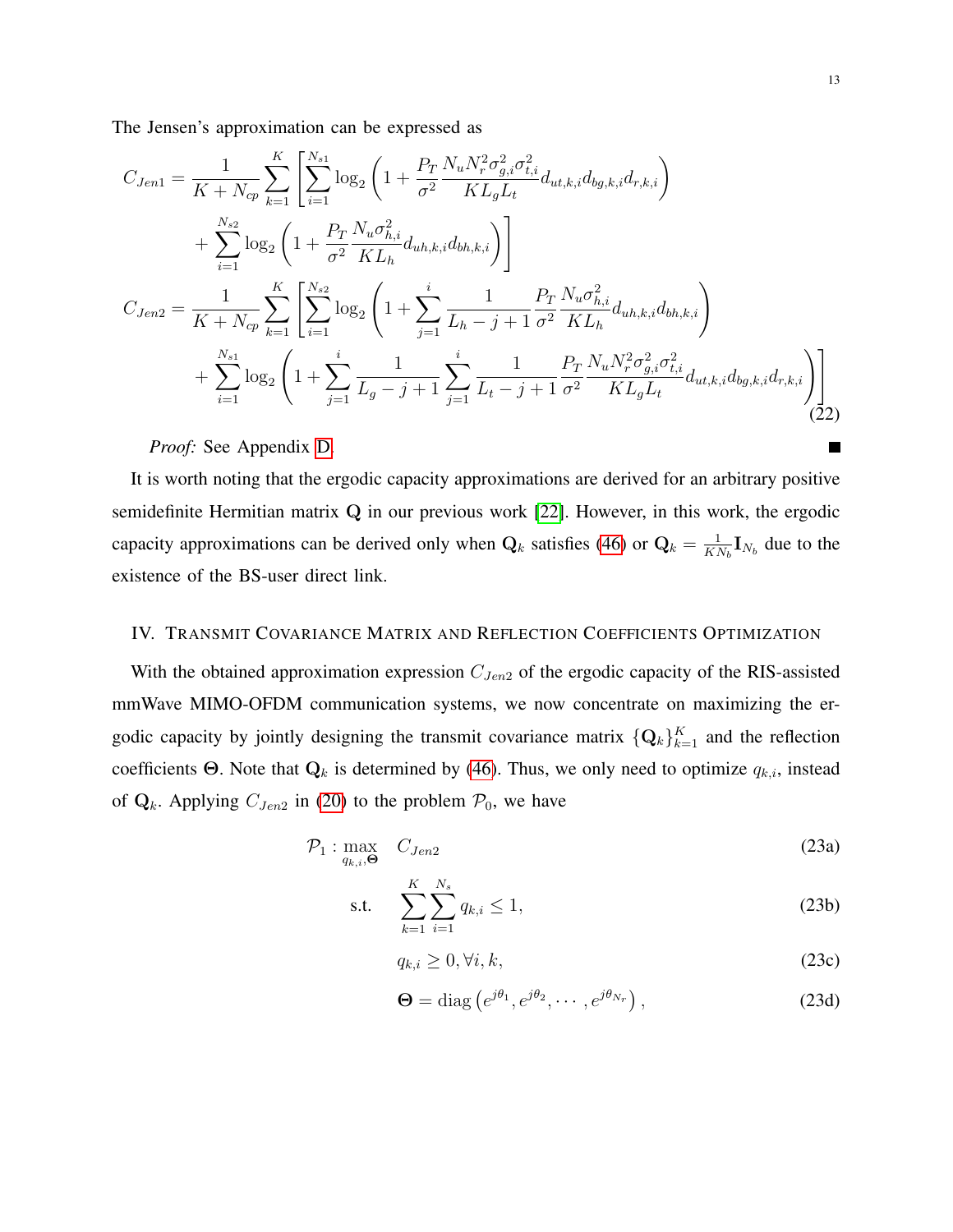where

$$
C_{Jen2} = \frac{1}{K + N_{cp}} \sum_{k=1}^{K} \left[ \sum_{i=1}^{N_{s2}} \log_2 \left( 1 + \sum_{j=1}^i \frac{1}{L_h - j + 1} \frac{P_T}{\sigma^2} \frac{N_b N_u \sigma_{h,i}^2}{L_h} q_{k, N_{s1} + i} d_{uh,k,i} d_{bh,k,i} \right) + \sum_{i=1}^{N_{s1}} \log_2 \left( 1 + \sum_{j=1}^i \frac{1}{L_g - j + 1} \sum_{j=1}^i \frac{1}{L_t - j + 1} \frac{P_T}{\sigma^2} \frac{N_b N_u N_r^2 \sigma_{g,i}^2 \sigma_{t,i}^2}{L_g L_t} q_{k,i} d_{ut,k,i} d_{bg,k,i} d_{r,k,i} \right) \right].
$$
\n(24)

Compared with problem  $P_0$ , problem  $P_1$  is much simpler, where the objective function is only composed of the summation of simple logarithm functions. However, the problem  $P_1$  is still challenging mainly due to two facts. First of all, the problem  $P_1$  is not jointly convex over  $q_{k,i}$ and Θ. Thus, the optimal solution is very difficult to obtain. Secondly, the reflection coefficients Θ are not directly related to the objective function. We need to build the bridge to connect Θ and the objective function. In the following, AO is adopted to decouple the problem  $\mathcal{P}_1$  into two sub-problems, and then different tools are employed to optimize them.

### *A. Transmit Covariance Matrix Optimization*

Since  $Q_k$  is determined by [\(46\)](#page-26-0), the problem of optimizing transmit covariance matrix can be transformed into a power allocation problem. Specifically, when the reflection coefficients Θ is fixed, the problem  $P_1$  is simplified as following,

$$
\max_{q_{k,i}} \quad \frac{1}{K + N_{cp}} \sum_{k=1}^{K} \sum_{i=1}^{N_s} \log_2 \left( 1 + \zeta_{k,i} q_{k,i} \right) \tag{25a}
$$

s.t. 
$$
\sum_{k=1}^{K} \sum_{i=1}^{N_s} q_{k,i} \le 1,
$$
 (25b)

$$
q_{k,i} \geq 0, \forall i, k,\tag{25c}
$$

where

$$
\zeta_{k,i} = \begin{cases}\n\sum_{j=1}^{i} \frac{1}{L_g - j + 1} \sum_{j=1}^{i} \frac{1}{L_t - j + 1} \frac{P_T}{\sigma^2} \frac{N_b N_u N_r^2 \sigma_{g,i}^2 \sigma_{t,i}^2}{L_g L_t} d_{ut,k,i} d_{bg,k,i} d_{r,k,i}, & \text{if } 1 \le i \le N_{s1}, \\
\sum_{j=1}^{i} \frac{1}{L_h - j + 1} \frac{P_T}{\sigma^2} \frac{N_b N_u \sigma_{h,i}^2}{L_h} d_{uh,k,i} d_{bh,k,i}, & \text{if } N_{s1} + 1 \le i \le N_s.\n\end{cases} \tag{26}
$$

The above problem is well studied in [\[32\]](#page-29-12). It is found that joint space-frequency water-filling outperforms single dimensional water-filling either in the spatial domain or in the frequency domain. The optimal power allocation  $q_{k,i}$  across subcarriers and streams is given by

<span id="page-13-0"></span>
$$
q_{k,i} = \max\left(0, \frac{1}{q_0} - \frac{1}{\zeta_{k,i}}\right),
$$
\n(27)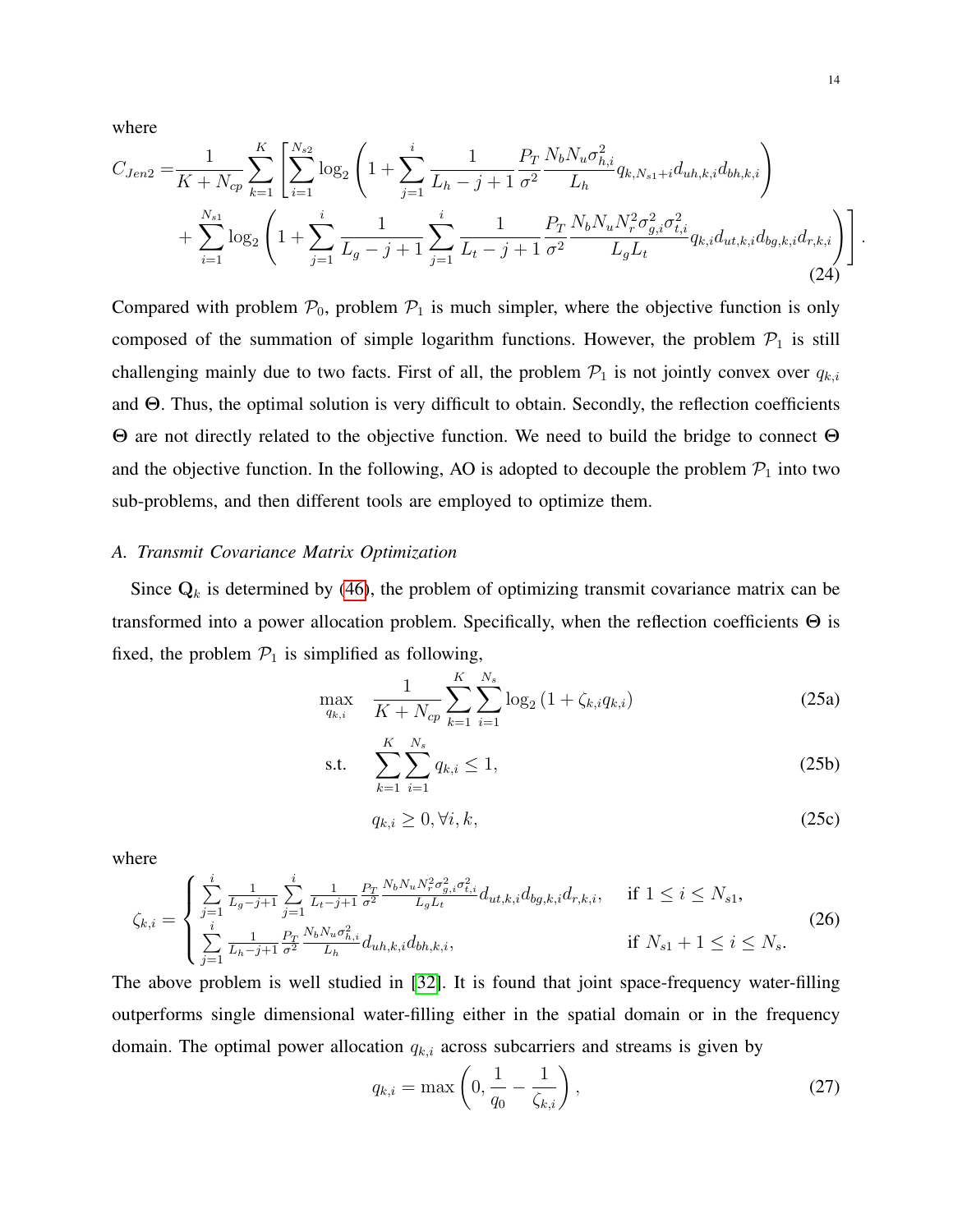where  $q_0$  is the water level satisfying  $\sum K$  $k=1$  $\sum_{ }^{N_s}$  $i=1$  $q_{k,i} = 1.$ 

# *B. Reflection Coefficient Optimization*

When the power allocations  $q_{k,i}$  are fixed, the problem  $\mathcal{P}_1$  can be rewritten as (with constant terms ignored)

<span id="page-14-0"></span>
$$
\min_{\Theta} \quad -\sum_{k=1}^{K} \sum_{i=1}^{N_{s1}} \log_2(1 + \eta_{k,i} d_{r,k,i}) \tag{28a}
$$

$$
\text{s.t.} \quad \Theta = \text{diag}\left(e^{j\theta_1}, e^{j\theta_2}, \cdots, e^{j\theta_{N_r}}\right),\tag{28b}
$$

where  $\eta_{k,i} = \sum_{i=1}^{i}$  $j=1$ 1  $\frac{1}{L_g-j+1}\sum_{i=1}^i$  $j=1$ 1  $L_t-j+1$  $P_T$  $\overline{\sigma^2}$  $\frac{N_b N_u N_r^2 \sigma_{g,i}^2 \sigma_{t,i}^2}{L_g L_t} q_{k,i} d_{ut,k,i} d_{bg,k,i}$ . For better understanding, the information of  $d_{r,k,i}$  is rewritten down here:  $d_{r,k,i}$  are the descending ordered eigenvalues of  $\mathbf{X}_{r,k}^H \mathbf{X}_{r,k}$ , where  $\mathbf{X}_{r,k} = \mathbf{A}_{rt,k}^H \mathbf{\Theta} \mathbf{A}_{rg,k}, \mathbf{X}_{r,k}^H \mathbf{X}_{r,k} = \mathbf{U}_{r,k} \mathbf{D}_{r,k} \mathbf{U}_{r,k}^H, \mathbf{D}_{r,k} = \text{diag}(d_{r,k,1}, d_{r,k,2}, \dots, d_{r,k,L_g}).$ The above problem is highly challenging due to the following two facts. On the one hand, problem [\(28\)](#page-14-0) is non-convex due to the unit-modulus constraints, and thus difficult to solve optimally. On the other hand, the objective function is connected to the optimization variable via eigenvalue decomposition (EVD) rather than being directly tied to it. A sub-optimal solution of Θ can be obtained using the RCG algorithm which is widely applied in RIS-aided systems [\[7\]](#page-28-6), [\[9\]](#page-28-5). Define  $\boldsymbol{\theta} = \left[e^{j\theta_1}, e^{j\theta_2}, \dots, e^{j\theta_{Nr}}\right]^T \in \mathbb{C}^{N_r \times 1}$  and  $f(\boldsymbol{\theta}) = -\sum_{r=1}^K \left[e^{j\theta_1} - e^{j\theta_2}\right]^T$  $k=1$  $\sum_{ }^{N_{s1}}$  $\sum_{i=1} \log_2(1 + \eta_{k,i} d_{r,k,i})$ . Then, the feasible set of  $\theta$  forms a Riemannian manifold  $\mathcal{M} = \{ \theta \in \mathbb{C}^{N_r \times 1} : |\theta_i| = 1, \forall i \}$  [\[33\]](#page-29-13). The RCG algorithm usually has three key steps in each iteration.

1) Riemannian Gradient: The Riemannian gradient grad  $f(\theta)$  is the orthogonal projection of the Euclidean gradient  $\nabla f(\boldsymbol{\theta})$  onto the manifold:

<span id="page-14-1"></span>
$$
\operatorname{grad} f(\boldsymbol{\theta}) = \nabla f(\boldsymbol{\theta}) - \Re \left\{ \nabla f(\boldsymbol{\theta}) \odot \boldsymbol{\theta}^* \right\} \odot \boldsymbol{\theta}.
$$
 (29)

In the following, we will explore the Euclidean gradient of  $f(\theta)$ .

For simplicity, let us first consider subcarrier k. Specifically, following the chain rule, the  $\ell$ -th element of the gradient is given by

<span id="page-14-2"></span>
$$
\left(\frac{\partial f(\boldsymbol{\theta})}{\partial \overline{\theta}_{\ell}^{H}}\right)_{k} = \begin{bmatrix} \frac{\partial d_{r,k,1}}{\partial \overline{\theta}_{\ell}^{H}} & \frac{\partial d_{r,k,2}}{\partial \overline{\theta}_{\ell}^{H}} & \cdots & \frac{\partial d_{r,k,N_{s,1}}}{\partial \overline{\theta}_{\ell}^{H}} \end{bmatrix} \begin{bmatrix} \frac{\partial f(\boldsymbol{\theta})}{\partial d_{r,k,1}} \\ \frac{\partial f(\boldsymbol{\theta})}{\partial d_{r,k,2}} \\ \vdots \\ \frac{\partial f(\boldsymbol{\theta})}{\partial d_{r,k,N_{s,1}}} \end{bmatrix},
$$
(30)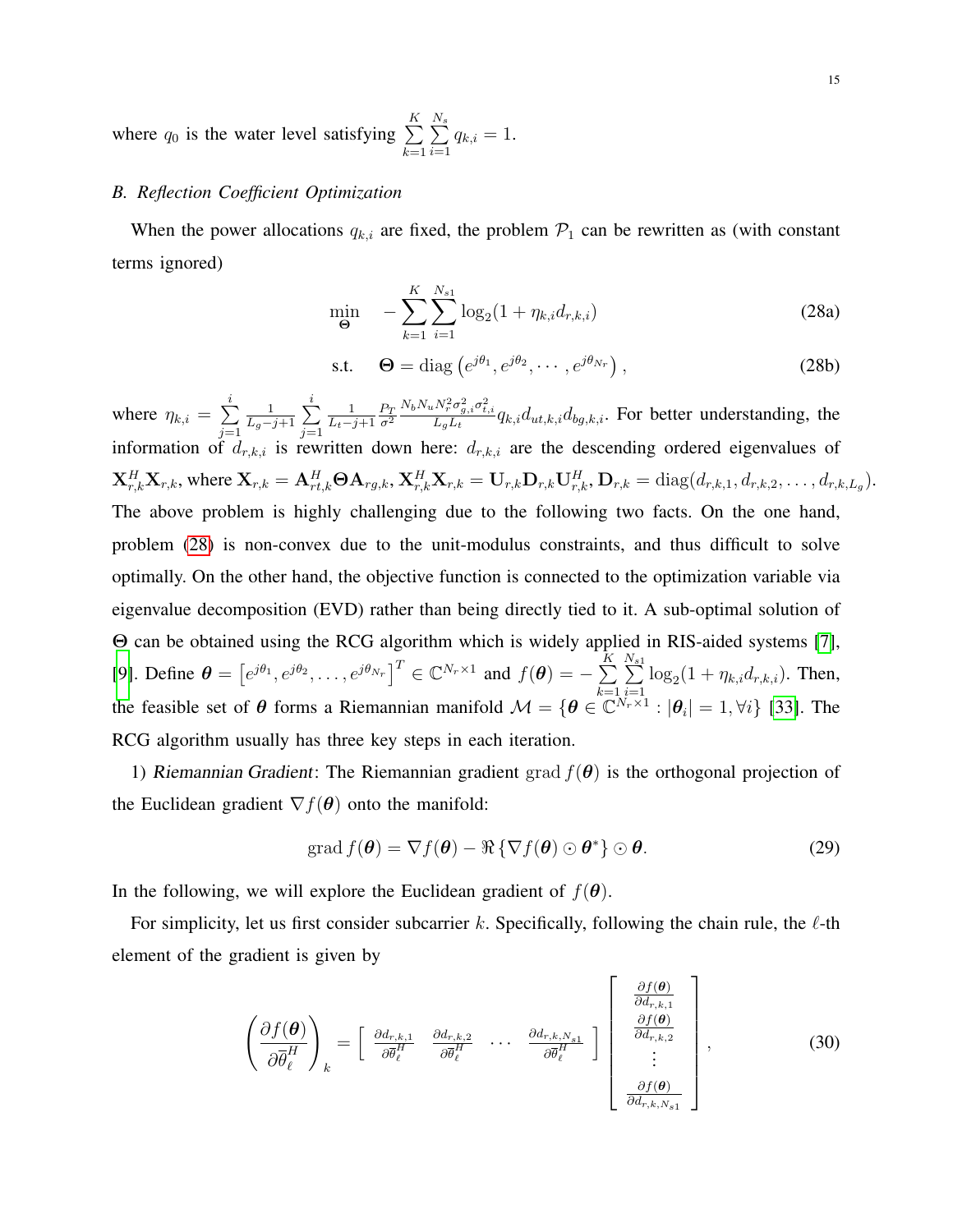where  $\bar{\theta}_{\ell}$  denotes the  $\ell$ -th element of  $\theta$ ,  $\left(\frac{\partial f(\theta)}{\partial \bar{\theta}H}\right)$  $\partial \overline{\theta}^{H}_{\ell}$  $\setminus$ k denotes the  $\ell$ -th element of the gradient on subcarrier  $k$ , and the overall gradient can be represented as

<span id="page-15-2"></span>
$$
\nabla f(\boldsymbol{\theta}) = \left[ \frac{\partial f(\boldsymbol{\theta})}{\partial \overline{\theta}_1^H}, \frac{\partial f(\boldsymbol{\theta})}{\partial \overline{\theta}_2^H}, \dots, \frac{\partial f(\boldsymbol{\theta})}{\partial \overline{\theta}_{N_r}^H} \right]^T
$$
  
= 
$$
\left[ \sum_{k=1}^K \left( \frac{\partial f(\boldsymbol{\theta})}{\partial \overline{\theta}_1^H} \right)_k, \sum_{k=1}^K \left( \frac{\partial f(\boldsymbol{\theta})}{\partial \overline{\theta}_2^H} \right)_k, \dots, \sum_{k=1}^K \left( \frac{\partial f(\boldsymbol{\theta})}{\partial \overline{\theta}_{N_r}^H} \right)_k \right]^T.
$$
 (31)

The partial derivative of  $f(\theta)$  with respect to  $d_{r,k,i}$  can be found by directly differentiating  $f(\theta)$ to be

<span id="page-15-0"></span>
$$
\frac{\partial f(\boldsymbol{\theta})}{\partial d_{r,k,i}} = -\frac{\eta_{k,i}}{(1 + \eta_{k,i} d_{r,k,i}) \ln 2}
$$
(32)

Then, we will explore the partial derivative of  $d_{r,k,i}$  with respect to the  $\ell$ -th reflection coefficient. First of all,  $d_{r,k,i}$  can be expressed as

$$
d_{r,k,i} = \mathbf{u}_{k,i}^H \mathbf{X}_{r,k}^H \mathbf{X}_{r,k} \mathbf{u}_{k,i}
$$
  
= 
$$
\mathbf{u}_{k,i}^H \mathbf{A}_{rg,k}^H \mathbf{\Theta}^H \mathbf{A}_{rt,k} \mathbf{A}_{rt,k}^H \mathbf{\Theta} \mathbf{A}_{rg,k} \mathbf{u}_{k,i},
$$
 (33)

where  $\mathbf{u}_{k,i}$  refers to the *i*-th column of  $\mathbf{U}_{r,k}$ . Then, the partial derivative with respect to  $\overline{\theta}_{\ell}^{H}$  $\int_{\ell}^{H}$  can be calculated as

<span id="page-15-1"></span>
$$
\frac{\partial d_{r,k,i}}{\partial \overline{\theta}_{\ell}^{H}} = \frac{\partial \mathbf{u}_{k,i}^{H} \mathbf{X}_{r,k}^{H} \mathbf{X}_{r,k} \mathbf{u}_{k,i} + \mathbf{u}_{k,i}^{H} \frac{\partial (\mathbf{X}_{r,k}^{H} \mathbf{X}_{r,k})}{\partial \overline{\theta}_{\ell}^{H}} \mathbf{u}_{k,i} + \mathbf{u}_{k,i}^{H} \mathbf{X}_{r,k}^{H} \mathbf{X}_{r,k}^{H} \frac{\partial \mathbf{u}_{k,i}}{\partial \overline{\theta}_{\ell}^{H}} \n\stackrel{(a)}{=} d_{r,k,i} \frac{\partial \mathbf{u}_{k,i}^{H}}{\partial \overline{\theta}_{\ell}^{H}} \mathbf{u}_{k,i} + \mathbf{u}_{k,i}^{H} \frac{\partial (\mathbf{X}_{r,k}^{H} \mathbf{X}_{r,k})}{\partial \overline{\theta}_{\ell}^{H}} \mathbf{u}_{k,i} + d_{r,k,i} \mathbf{u}_{k,i}^{H} \frac{\partial \mathbf{u}_{k,i}}{\partial \overline{\theta}_{\ell}^{H}} \n\stackrel{(b)}{=} \mathbf{u}_{k,i}^{H} \frac{\partial (\mathbf{X}_{r,k}^{H} \mathbf{X}_{r,k})}{\partial \overline{\theta}_{\ell}^{H}} \mathbf{u}_{k,i} \n= \mathbf{u}_{k,i}^{H} \frac{\partial (\mathbf{A}_{r,g,k}^{H} \boldsymbol{\Theta}^{H} \mathbf{A}_{rt,k} \mathbf{A}_{rt,k}^{H} \boldsymbol{\Theta} \mathbf{A}_{rg,k})}{\partial \overline{\theta}_{\ell}^{H}} \mathbf{u}_{k,i},
$$
\n(34)

where (a) holds due to the fact that  $X_{r,k}^H \mathbf{X}_{r,k} \mathbf{u}_{k,i} = d_{r,k,i} \mathbf{u}_{k,i}$  and  $\mathbf{u}_{k,i}^H \mathbf{X}_{r,k}^H \mathbf{X}_{r,k} = d_{r,k,i} \mathbf{u}_{k,i}^H$  by the definition of eigenvalues, and (b) follows  $\mathbf{u}_{k,i}^H \mathbf{u}_{k,i} = 1$ .

The  $(x, y)$ -th entry of  $X_{r,k}^H X_{r,k}$  can be represented as

$$
\left[\mathbf{X}_{r,k}^{H}\mathbf{X}_{r,k}\right]_{x,y} = \sum_{m=1}^{N_r} \sum_{n=1}^{N_r} \left[\mathbf{A}_{rg,k}^{H}\right]_{x,m} \overline{\theta}_m^{H} \left[\mathbf{A}_{rt,k}\mathbf{A}_{rt,k}^{H}\right]_{m,n} \overline{\theta}_n \left[\mathbf{A}_{rg,k}\right]_{n,y}
$$
(35)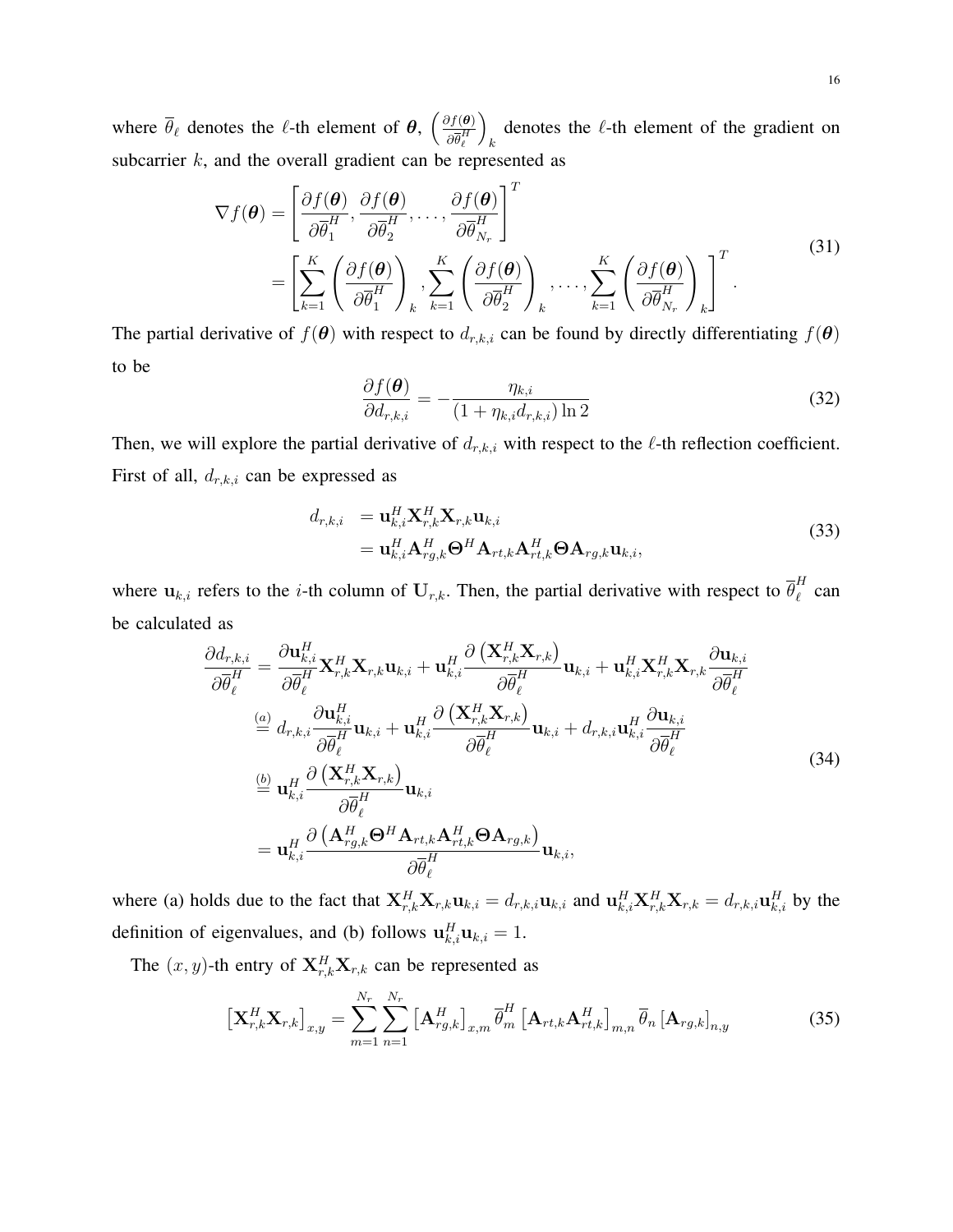<span id="page-16-3"></span>Algorithm 1 RCG Algorithm for Reflection Coefficients Optimization

- 1: **Input:**  $\{\eta_{k,i}, \mathbf{A}_{rt,k}, \mathbf{A}_{rg,k}\}$ , desired accuracy  $\epsilon$
- 2: Initialize:  $\theta_0$ ,  $\eta_0 = -$  grad  $f(\theta_0)$  and set  $i = 0$ ;
- 3: repeat
- 4: Choose the Armijo backtracking line search step size  $\alpha$ ;
- 5: Update  $\theta$  by using [\(40\)](#page-16-0);
- 6: Update the Riemannian gradient by using [\(29\)](#page-14-1);
- 7: Update the research direction by using [\(38\)](#page-16-1);

8: 
$$
i \leftarrow i + 1;
$$

9: **until**  $\|\operatorname{grad} f(\boldsymbol{\theta}_i)\|_2 \leq \epsilon$ .

yielding the partial derivative with respect to  $\overline{\theta}_{\ell}^{H}$  $\ell$ 

$$
\left[\frac{\partial \left(\mathbf{X}_{r,k}^{H} \mathbf{X}_{r,k}\right)}{\partial \overline{\theta}_{\ell}^{H}}\right]_{x,y} = \sum_{n=1, n \neq \ell}^{N_{r}} \left[\mathbf{A}_{rg,k}^{H}\right]_{x,\ell} \left[\mathbf{A}_{rt,k} \mathbf{A}_{rt,k}^{H}\right]_{\ell,n} \overline{\theta}_{n} \left[\mathbf{A}_{rg,k}\right]_{n,y}
$$
(36)

Thus, the partial derivative of  $\mathbf{X}_{r,k}^H \mathbf{X}_{r,k}$  with respect to  $\overline{\theta}_{\ell}^H$  $\int_{\ell}^{R}$  can be expressed as

<span id="page-16-2"></span>
$$
\frac{\partial \left( \mathbf{X}_{r,k}^H \mathbf{X}_{r,k} \right)}{\partial \overline{\theta}_{\ell}^H} = \sum_{n=1, n \neq \ell}^{N_r} \left[ \mathbf{A}_{rg,k}^H \right]_{:, \ell} \otimes \left( \left[ \mathbf{A}_{rt,k} \mathbf{A}_{rt,k}^H \right]_{\ell,n} \overline{\theta}_n \left[ \mathbf{A}_{rg,k} \right]_{n,:} \right), \tag{37}
$$

where  $\otimes$  denotes the Kronecker product operation. Finally, by substituting [\(30\)](#page-14-2), [\(32\)](#page-15-0), [\(34\)](#page-15-1) and [\(37\)](#page-16-2) back into [\(31\)](#page-15-2), we can obtain the gradient  $f(\theta)$ .

2) Search Direction: The current search direction  $\eta$  can be found as

<span id="page-16-1"></span>
$$
\boldsymbol{\eta} = -\operatorname{grad} f(\boldsymbol{\theta}) + \beta \mathcal{T}(\overline{\boldsymbol{\eta}}),\tag{38}
$$

where  $\beta$  is chosen as the Polak-Ribiere parameter to achieve fast convergence [\[33\]](#page-29-13),  $\bar{\eta}$  is the previous search direction, and  $\mathcal{T}(\cdot)$  is a transport operation defined as

$$
\mathcal{T}(\boldsymbol{\eta}) = \boldsymbol{\eta} - \Re{\{\boldsymbol{\eta} \odot \boldsymbol{\theta}^*\}} \odot \boldsymbol{\theta}.
$$
 (39)

3) Retraction: The retraction operation is to project the tangent vector back to the manifold:

<span id="page-16-0"></span>
$$
\boldsymbol{\theta} \leftarrow \text{unt}(\boldsymbol{\theta} + \alpha \boldsymbol{\eta}),\tag{40}
$$

where  $\alpha$  is the Armijo backtracking line search step size [\[33\]](#page-29-13).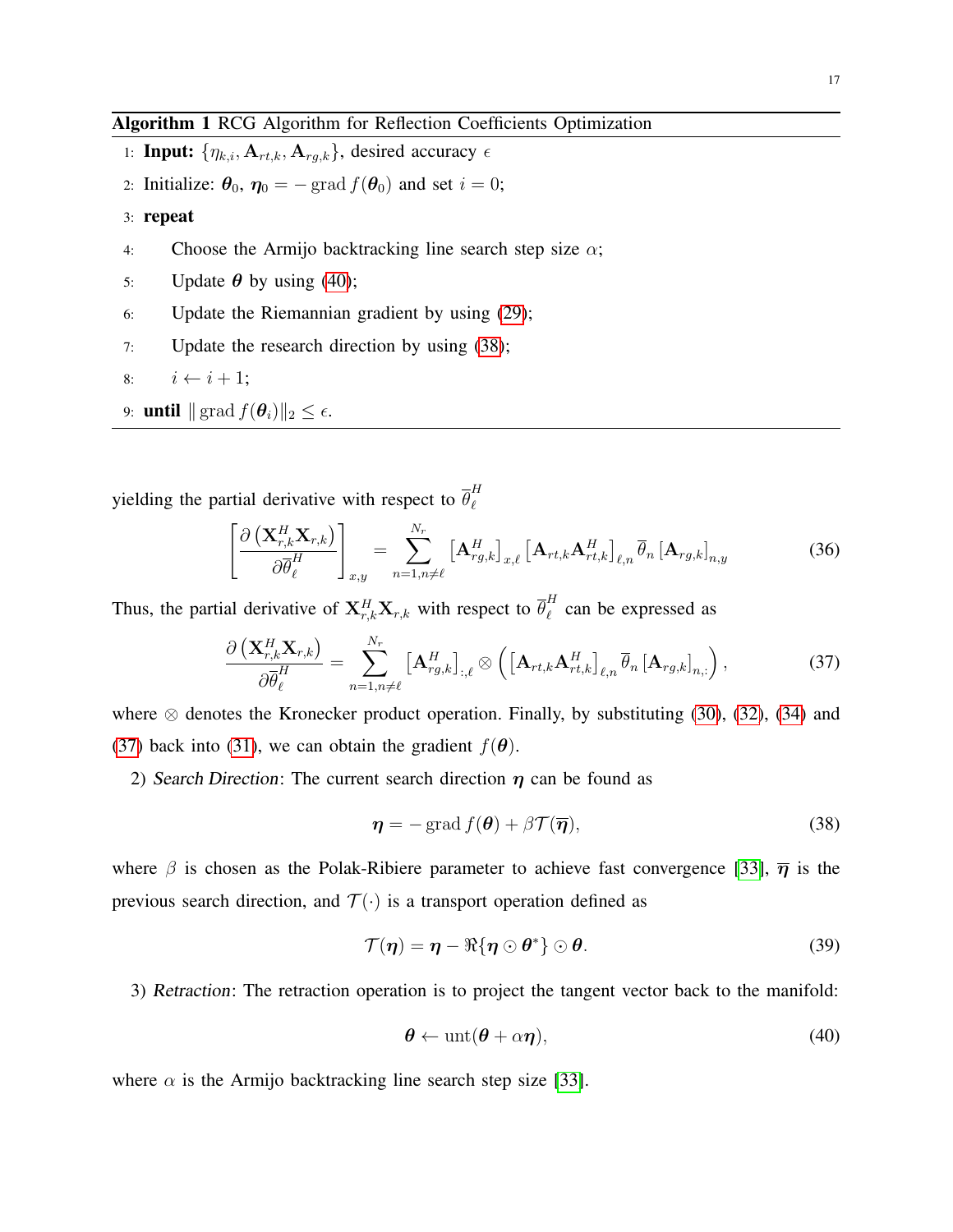# <span id="page-17-0"></span>**Algorithm 2** Alternating Optimization Algorithm for Problem  $P_1$

- 1: Initialize:  $q_{k,i}^{(0)} = \frac{1}{K}$  $\frac{1}{KN_s}$ ,  $\Theta^{(0)}$  is randomly generated where the phases  $\{\theta_\ell\}_{\forall \ell}$  are uniformly and independently distributed in [0,  $2\pi$ ], error tolerance  $\epsilon$ , and set  $i = 0$ ;
- 2: repeat
- 3: Calculate  $q_{k,i}^{(i+1)}$  according to [\(27\)](#page-13-0) with fixed  $\Theta^{(i)}$ ;
- 4: Calculate  $\Theta^{(i+1)}$  $\Theta^{(i+1)}$  $\Theta^{(i+1)}$  based on **Algorithm** 1 with fixed  $q_{k,i}^{(i+1)}$ ;
- 5:  $i \leftarrow i + 1;$
- 6: **until** The increase of the objective value of the problem  $\mathcal{P}_1$  is below the threshold  $\epsilon$ .

The key steps are introduced above, and the consequent RCG algorithm for reflection coefficients optimization is summarized in Algorithm [1,](#page-16-3) which is guaranteed to converge to a stationary point [\[33\]](#page-29-13).

# V. SUMMARY AND DISCUSSIONS

In this section, we will first discuss the convergence and the complexity of the proposed algorithm, and then compare it with other state-of-the-art methods [\[8\]](#page-28-7), [\[9\]](#page-28-5). It is worth noting that our proposed algorithm relies on the statistical CSI, while the algorithms in [\[8\]](#page-28-7), [\[9\]](#page-28-5) depend on the instantaneous CSI. Moreover, we only compare the computational complexity and performance in the single carrier scenario due to the following facts. Firstly, the authors in [\[8\]](#page-28-7) alternately optimize  $N_r$  reflection coefficients and the transmit covariance matrix. In the single carrier scenario, the closed-form solution at each step is obtained. However, in the wideband scenario, CVX is needed at each step, which necessitates  $N_r + 1$  times of CVX for one round, resulting in very high and unaffordable computational complexity, especially for a large number of reflecting units of RIS. The methods in [\[8\]](#page-28-7) is more competitive in the single carrier scenario. Secondly, the methods in [\[9\]](#page-28-5) are designed based on narrowband systems and can not be extended to wideband systems directly.

#### *A. Converge and Computational Complexity Analysis*

In summary, the proposed algorithm is illustrated in **Algorithm** [2.](#page-17-0) Let us first consider the convergence of the proposed algorithm. We adopt the AO framework in Algorithm [2.](#page-17-0) First of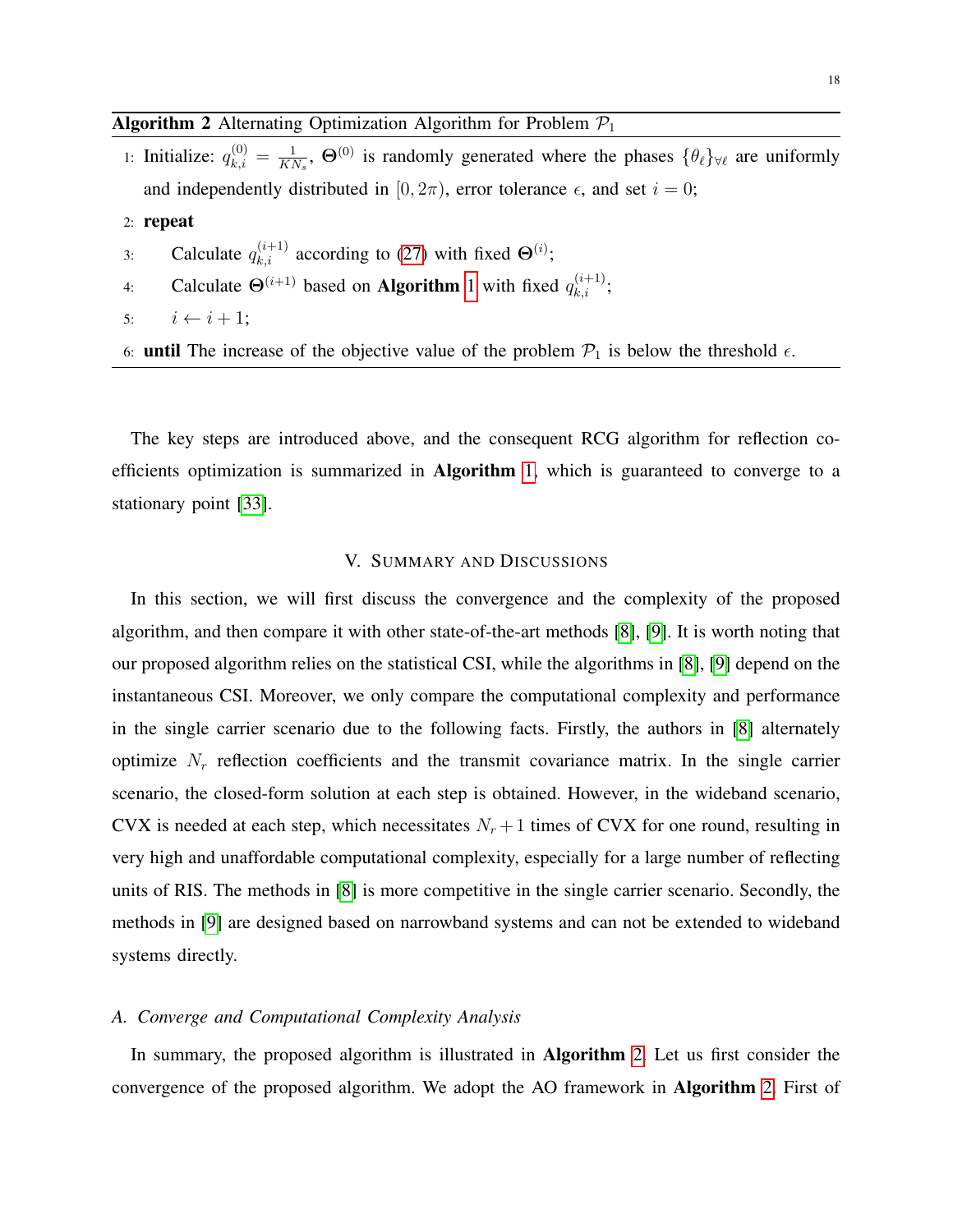<span id="page-18-0"></span>

| Algorithm                 | Dominant computational complexity                                  | Type of CSI       |
|---------------------------|--------------------------------------------------------------------|-------------------|
| Proposed algorithm        | $\mathcal{O}\left(I_1I_2N_{s_1}N_r^2L_g^2+(L_g^2+L_h^2)N_b\right)$ | statistical CSI   |
| AO-based algorithm in [8] | $\mathcal{O}\left(2N_u^2N_bN_rI\right)$                            | instantaneous CSI |
| $T-SVD-BF$ in [9]         | $\mathcal{O}\left(N_rL_1+N_u^2N_b\right)$                          | instantaneous CSI |

TABLE I: Algorithm Comparison under Single Carrier Case.

all, the optimal power allocation is obtained via [\(27\)](#page-13-0) with fixed reflection coefficients. Then, the sub-optimal reflection coefficients are obtained via Algorithm [1](#page-16-3) with fixed power allocation. Therefore, the objective value of the problem  $P_1$  is non-decreasing over iterations and the proposed algorithm is guaranteed to converge.

Next, let us consider the complexity of the proposed Algorithm [2.](#page-17-0) Firstly, the complexity of the water-filling algorithm is dominated by the procedure of singular value decomposition (SVD). Note that  $Q_k$  is determined by [\(46\)](#page-26-0), and optimizing  $Q_k$  is transformed into power allocation in [\(27\)](#page-13-0) whose complexity can be neglected. Secondly, the complexity of reflection coefficient optimization is dominated by the calculation of the gradient in [\(31\)](#page-15-2). The complexity of calculating [\(34\)](#page-15-1) is  $\mathcal{O}(N_r L_g^2)$ . The complexity of calculating [\(31\)](#page-15-2) is  $\mathcal{O}(KN_{s_1}N_r^2 L_g^2)$ . And the complexity of calculating [\(46\)](#page-26-0) is  $\mathcal{O}(N_b(L_g^2 + L_h^2))$ . Note that  $\mathbf{Q}_k$  in (46) only needs to be calculated once. Thus, the overall complexity of the proposed Algorithm [2](#page-17-0) is on the order of  $\mathcal{O}(I_1I_2KN_{s_1}N_r^2L_g^2 + KN_b(L_g^2+L_h^2))$ , where  $I_1$  and  $I_2$  denote the number of iterations of Algorithm [1](#page-16-3) and Algorithm [2](#page-17-0) required to converge, respectively.

# *B. Computational Complexity Comparison*

In this subsection, we compare the computational complexity with other state-of-the-art methods [\[8\]](#page-28-7), [\[9\]](#page-28-5) under the single carrier scenario. Let us first consider the AO-based algorithm [\[8\]](#page-28-7), which is designed for general channels. The complexity of AO-based algorithm [\[8\]](#page-28-7) is on the order of  $\mathcal{O}(N_u N_b (N_r + \min(N_u, N_b))L + ((3N_u^3 + 2N_u^2 N_b + N_b^2)N_r + N_u N_b \min(N_u, N_b)I)$ , where L denotes the number of realizations for initialization and I denotes the number of outer iterations [\[8\]](#page-28-7). The authors in [\[9\]](#page-28-5) propose an algorithm called Truncated SVD based beamforming (T-SVD-BF) specifically for mmWave systems which utilizes the inherent sparse structure of mmWave channels. The complexity of T-SVD-BF [\[9\]](#page-28-5) is on the order of  $\mathcal{O}(N_rL_1 + N_bN_u \min(N_b, N_u))$ , where  $L_1$  denotes the number of iterations required to converge when optimizing the reflection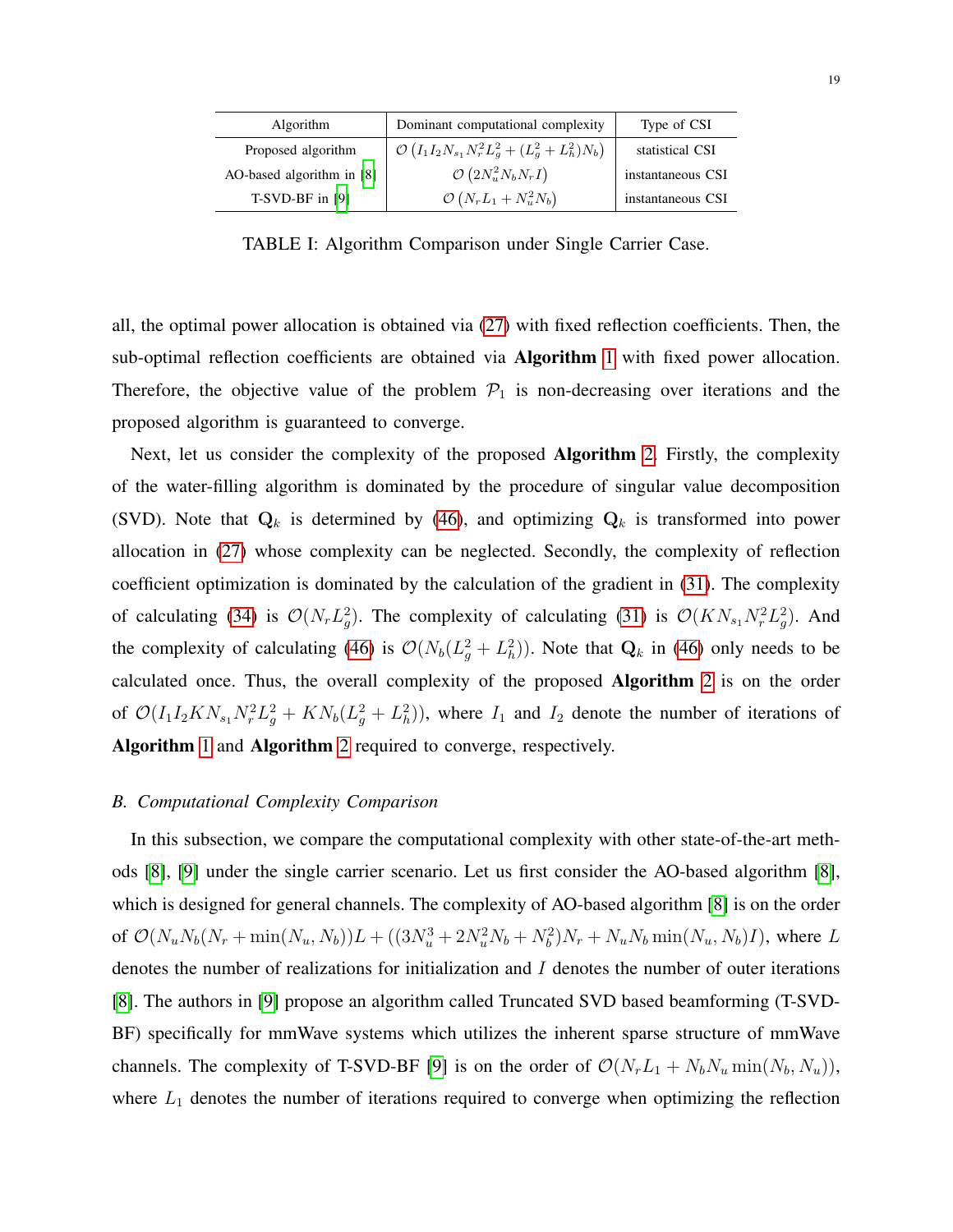# VI. SIMULATION RESULTS

In this part, we first investigate the closeness of the derived approximations of the ergodic capacity of RIS-assisted mmWave MIMO-OFDM communication systems, and then evaluate the performance of the proposed algorithm. Let us first consider the details of the channels as illustrated in Section [II-B.](#page-6-4) The central carrier frequency is  $f_c = 28$  GHz, the number of carriers is  $K = 128$ , and the bandwidth is  $f_s = 1$  GHz. The angles  $\psi_{h,b,i}$ ,  $\psi_{g,b,i}$ ,  $\psi_{h,u,i}$  and  $\psi_{t,u,i}$  are randomly generated and uniformly distributed in  $[-\pi, \pi)$ ,  $\phi_{g,r,i}$  and  $\phi_{t,r,i}$  in  $[-\pi/2, \pi/2]$ , and  $\varphi_{g,r,i}$  and  $\varphi_{t,r,i}$  in [0,  $\pi$ ]. The exponential distribution is adopted to model the variances of the complex gain [\[34\]](#page-29-14). In order to make the complex gain of the direct link and the reflecting link comparable, we set  $\sigma_{h,i}^2 \sim \exp(1)$ ,  $\sigma_{g,i}^2 \sim \exp(0.1)$  and  $\sigma_{t,i}^2 \sim \exp(0.1)$ . Other system parameters are set as follows unless specified otherwise later:  $N_{\text{CP}} = 32$ ,  $N_b = 64$ ,  $N_r = 10 \times 10$ ,  $N_u = 16$ ,  $L_h = 6$ ,  $L_g = 6$ ,  $L_t = 6$ . In the first part, we set  $q_{k,i} = \frac{1}{K}$  $\frac{1}{KN_s}$ , Q<sub>k</sub> is determined by [\(46\)](#page-26-0) and  $\Theta$ is randomly generated where the phases  $\{\theta_\ell\}_{\forall \ell}$  are uniformly and independently distributed in  $[0, 2\pi)$ . All simulation curves are averaged over 1000 independent channel realizations.

# *A. Closeness of the Derived Ergodic Capacity Approximations*

Fig. [2](#page-20-0) illustrates the ergodic capacity against the transmit SNR. For ease of understanding, we plot  $\max(C_h^{upper})$  $h_h^{upper}$ , 0) instead of  $C_h^{upper}$  $h_h^{upper}$ . There are some interesting findings. First of all, in our previous work [\[22\]](#page-29-3) where the direct link does not exist, the derived ergodic capacity approximation  $C_{Jen2}$  fits the Monte-Carlo results well. However, when the direct link exists, all of the approximations are larger than the Monte-Carlo results in the high-SNR region. It is mainly due to the following two facts. On the one hand, Proposition [1](#page-8-0) utilizes the asymptotic orthogonality of array response vectors. However, the number of antennas at the BS is usually limited in practice, which leads to  $G_k \mathbf{H}_k^H \neq \mathbf{0}^{N_r \times N_u}$ . On the other hand, the optimal  $\mathbf{Q}_k$  is closely related to the end-to-end instantaneous channel  $H_{\text{eff},k}$ , but only the statistical CSI is available. Thus, the adopted transmit covariance matrix  $Q_k$  in [\(46\)](#page-26-0) is sub-optimal, resulting in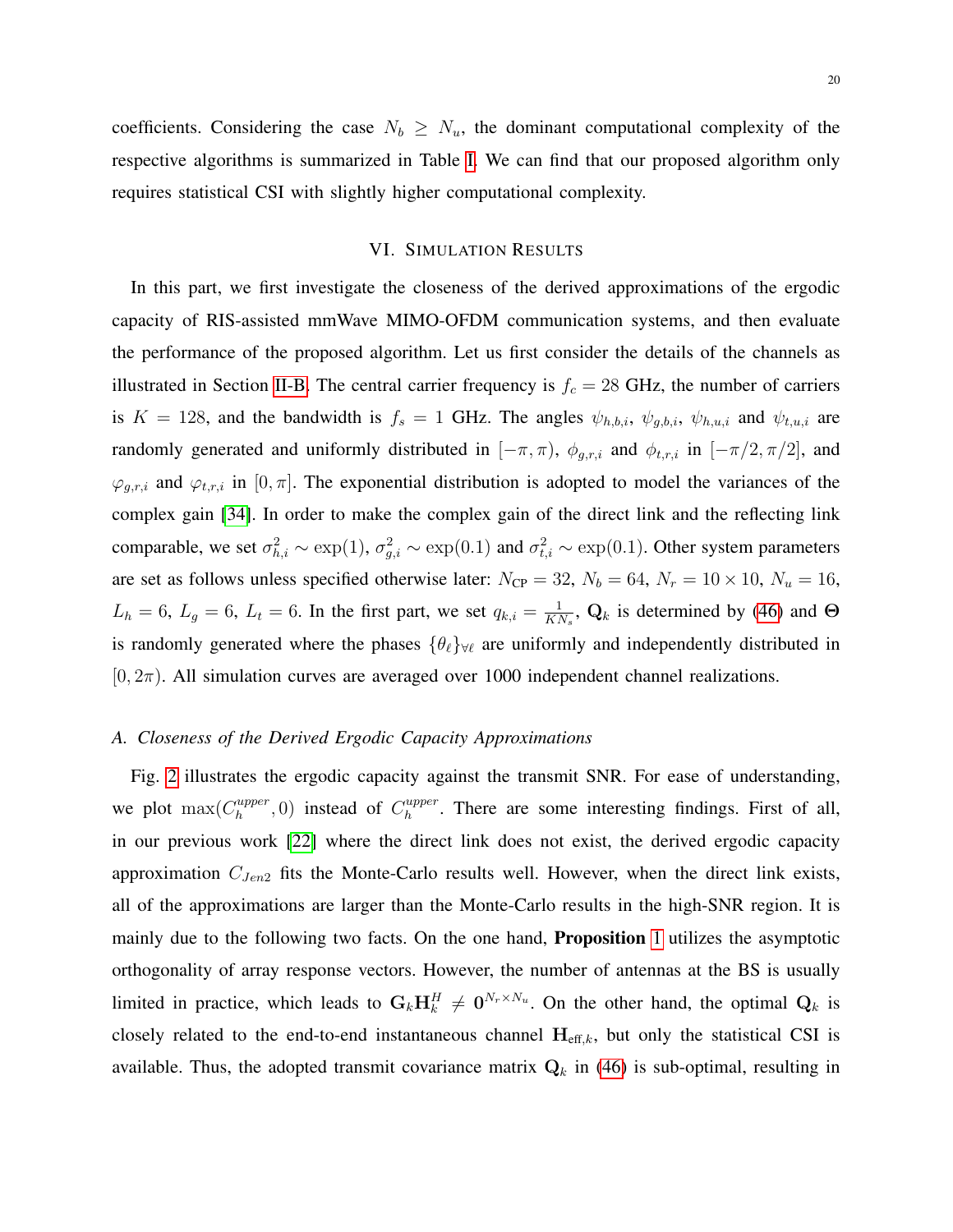<span id="page-20-0"></span>

Fig. 2: Ergodic capacity against the transmit SNR.

some errors. Nevertheless, the trend of the derived approximations is consistent with the Monte-Carlo results. And it will be shown later that the proposed algorithm outperforms T-SVD-BF in [\[9\]](#page-28-5). Secondly,  $C_{Jen1}$  and  $C_{Jen2}$  are larger than the Monte-Carlo results because they are amplified by the Jensen's inequality. By means of order statistic,  $C_{Jen2}$  is more compatible with the Monte-Carlo results than  $C_{Jen1}$ . Therefore, it is reasonable to adopt  $C_{Jen2}$  to approximate the ergodic capacity in Section IV. Thirdly, the upper bound  $C_h^{upper}$  $h_h^{upper}$  of the ergodic capacity is valid only when the transmit SNR is larger than about 45 dB, since it is devised specifically for high SNRs.

# *B. Performance of the Proposed Algorithms*

Fig. [3](#page-21-0) illustrates the convergence performance of the proposed **Algorithm** [2](#page-17-0) with  $SNR = 10$ dB. It is found that the proposed algorithm converges within 10 iterations, which confirms the convergence of the proposed algorithm.

In Fig. [4,](#page-21-1) the proposed algorithm is compared with some benchmarks under single carrier scenario, where AO and T-SVD-BF refers to the method in [\[8\]](#page-28-7) and [\[9\]](#page-28-5), respectively, and "Not Optimized" denotes the scenario where  $q_{k,i} = \frac{1}{K}$  $\frac{1}{KN_s}$  and  $\Theta$  is randomly generated. It is interesting that our proposed algorithm performs well although the derived ergodic capacity approximation  $C_{Jen2}$  is larger than the Monte-Carlo results. On the one hand, the AO-based algorithm in [\[8\]](#page-28-7) performs best since it finds the optimal solution in each iteration. However, the AO-based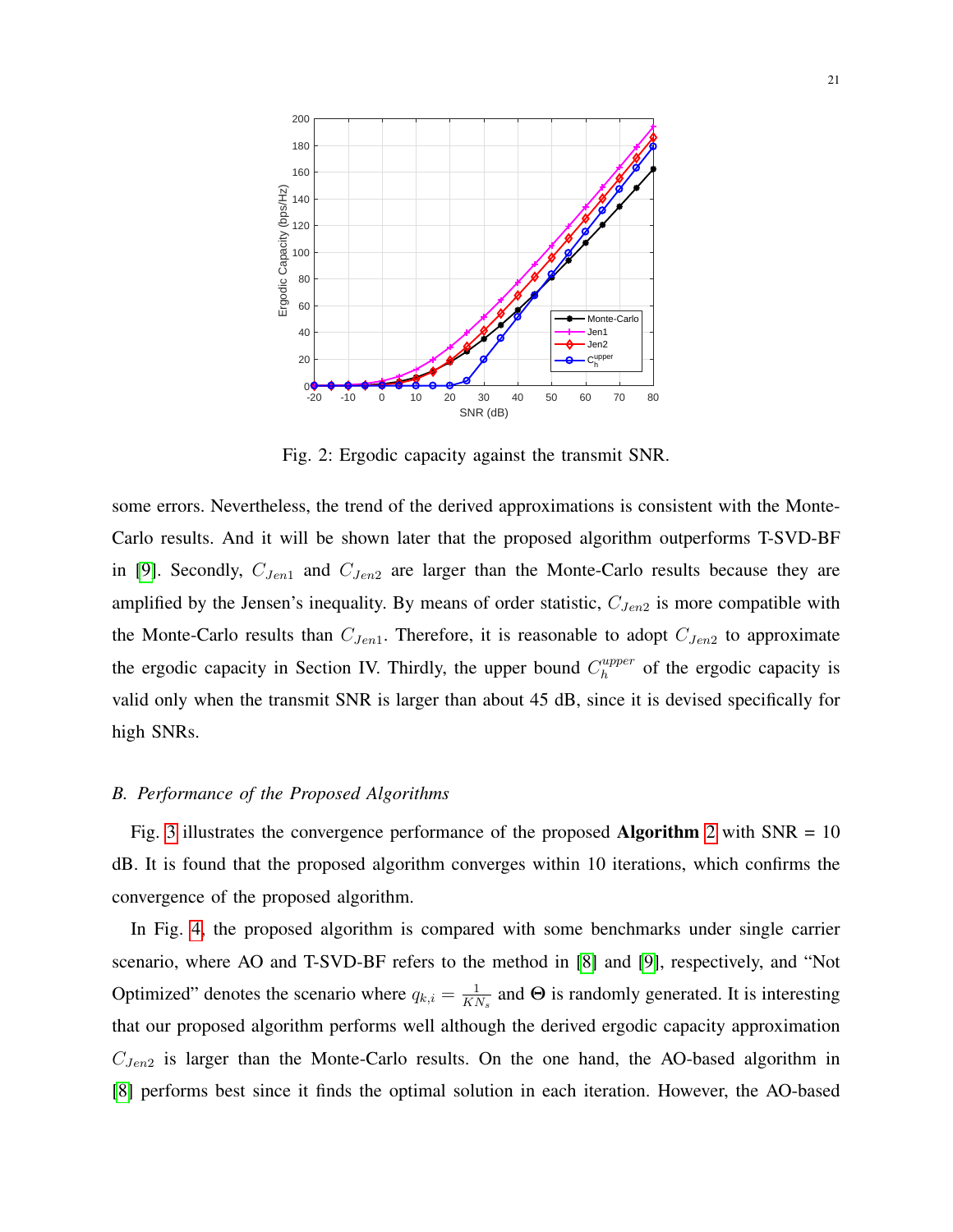<span id="page-21-0"></span>

<span id="page-21-1"></span>Fig. 3: Convergence of the proposed Algorithm [2](#page-17-0) with SNR = 10 dB.



Fig. 4: Performance comparison with benchmarks under single carrier scenario.

algorithm needs to optimize each unit of RIS alternately which causes a pretty high computational time, especially for a large number of reflection units of RIS. The gap between our proposed algorithm and the AO-based algorithm is small, which is about 8 bps/Hz on average. On the other hand, the proposed algorithm outperforms T-SVD-BF when SNR is larger than 0 dB. Both T-SVD-BF and our proposed algorithm utilize the asymptotic orthogonality of array response vectors. The T-SVD-BF algorithm requires both BS and user sides to employ a large number of antennas to approximate the SVD of the reflecting channel. However, our proposed algorithm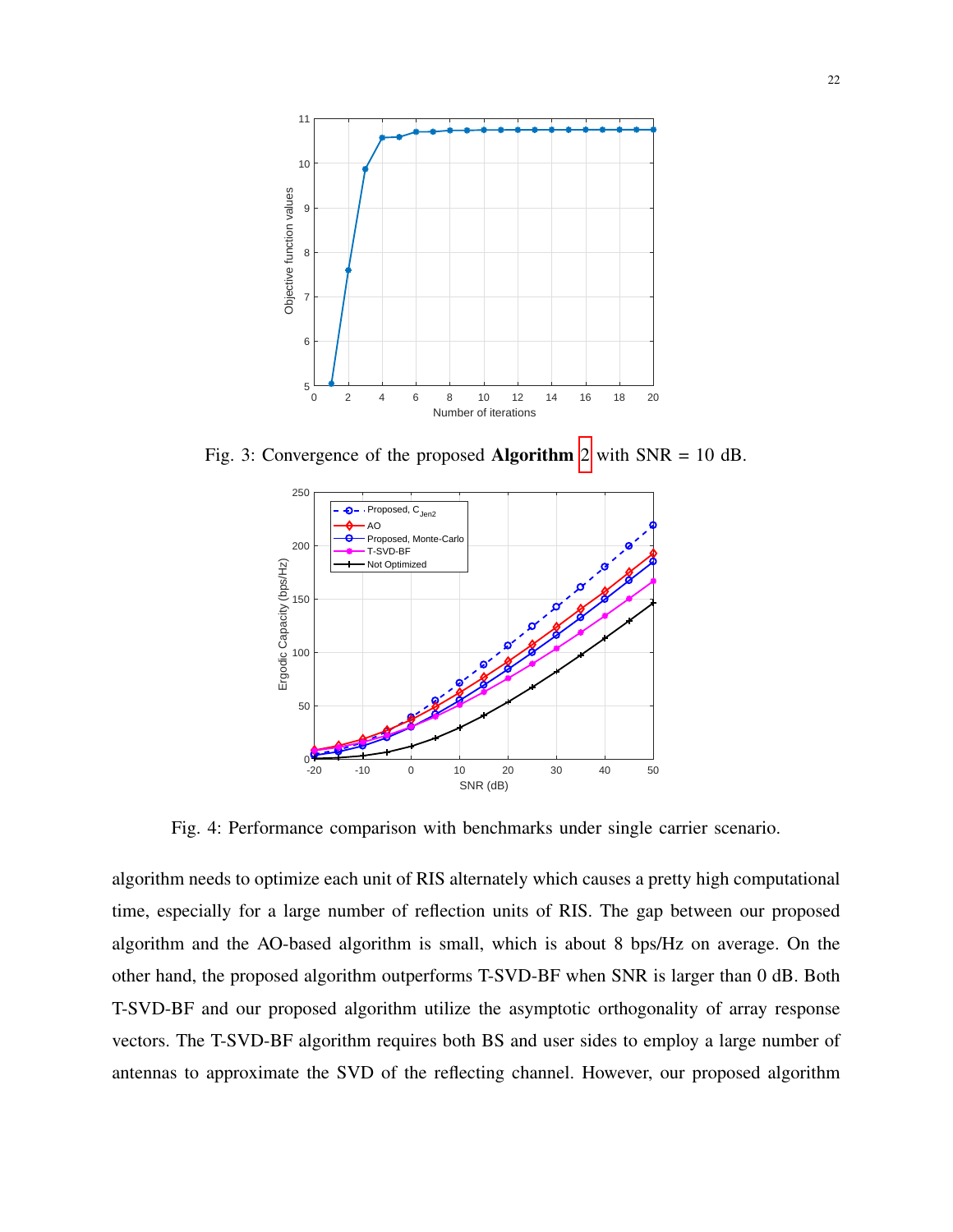<span id="page-22-0"></span>

Fig. 5: Influence comparison between transmit covariance matrix and reflection coefficients, Jensen's approximation.

only requires the BS side to employ a large number of antennas. Nevertheless, the complexity of T-SVD-BF is the least and all the three algorithms improve the ergodic capacity greatly compared with the curve "Not Optimized". Note that our proposed algorithm only requires statistical CSI, while the AO-based algorithm and T-SVD-BF require instantaneous CSI. Overall, our proposed algorithm is quite favorable in practice considering the performance, computational complexity, and CSI feedback overhead.

We compare the influence on the ergodic capacity of the transmit covariance matrix and reflection coefficients in Fig. [5](#page-22-0) and Fig. [6,](#page-23-0) where the dotted lines represent Jensen's approximation  $C_{Jen2}$  and the solid lines represent the corresponding Monte-Carlo results. When  $\mathbf{Q}_k = \frac{1}{K}$  $\frac{1}{KN_b}\mathbf{I},$ the Jensen's approximation  $C_{Jen2}$  in [\(22\)](#page-12-0) is adopted in the optimization. Let's focus on the Monte-Carlo results in Fig. [6](#page-23-0) since these exclude approximation errors and are more suitable for fair comparison. We first find that the ergodic capacity of equal power allocation approaches that of the optimized power allocation, especially when the SNR is greater than 10 dB. Then, compared with the curve " $Q_k = \frac{1}{K}$  $\frac{1}{KN_b}$ **I**, Random  $\Theta$ ", the ergodic capacity can be improved by about 8 bps/Hz if only the reflection coefficients  $\Theta$  are optimized when SNR is larger than 40 dB. The ergodic capacity can be improved by about 16 bps/Hz if only the transmit covariance matrix is optimized, while the ergodic capacity can be improved by about 25 bps/Hz if both the reflection coefficients and the transmit covariance matrix are optimized. These observations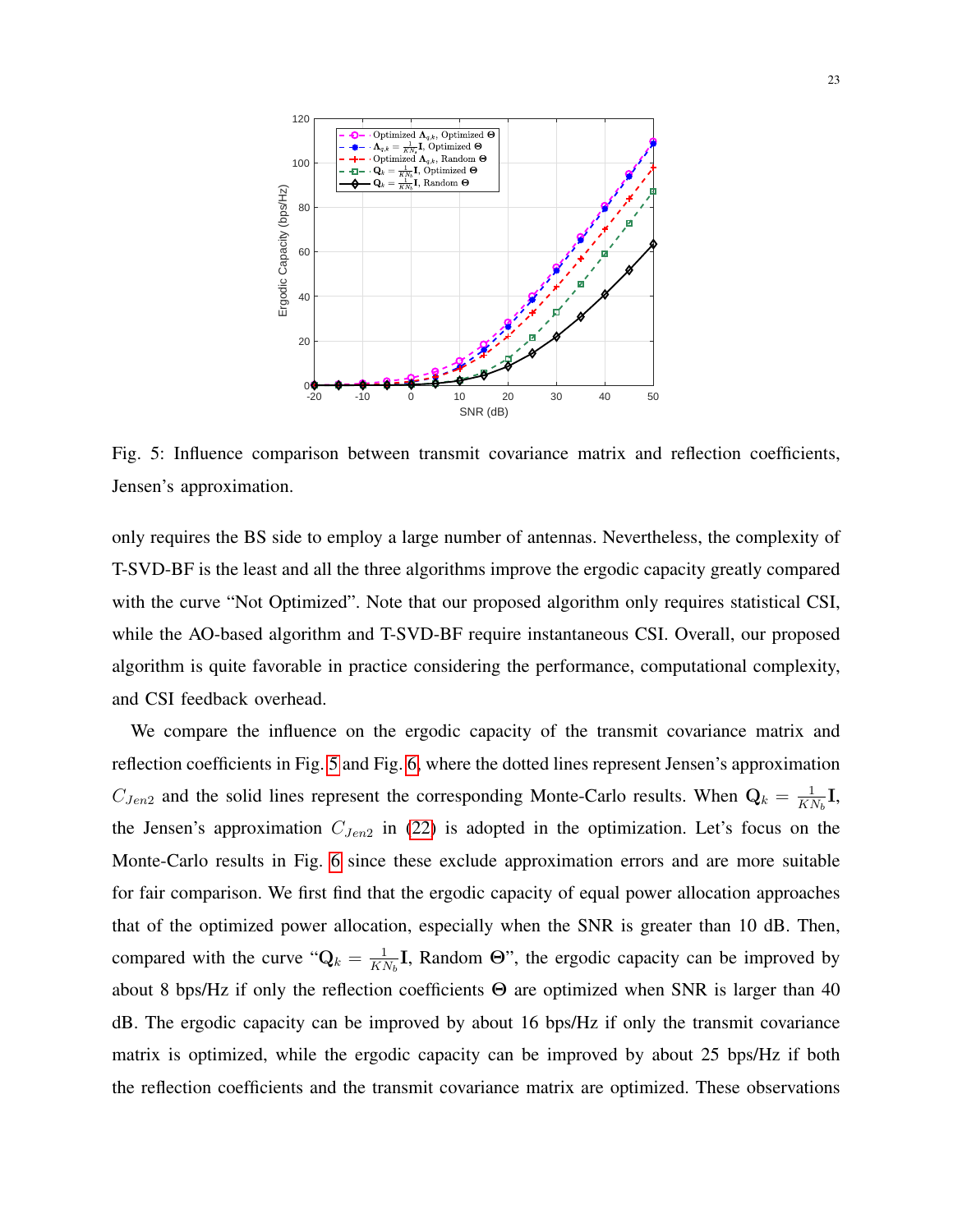<span id="page-23-0"></span>

Fig. 6: Influence comparison between transmit covariance matrix and reflection coefficients, Monte-Carlo results.

indicate that the design of the reflection coefficients and the transmit covariance matrix plays a crucial role for ergodic capacity.

## VII. CONCLUSION

This paper studies the ergodic capacity maximization problem for the point-to-point RISassisted mmWave MIMO-OFDM communication systems. First of all, the compact closed-form approximations of the ergodic capacity are derived by means of the majorization theory and Jensen's inequality. The approximations show that the ergodic capacity increases logarithmically with SNR, the number of antennas at the BS and the user, the number of the reflection units at the RIS, the power allocation at the BS, and the eigenvalues of the matrices associated with the BS, the user and the RIS. Then, an AO-based algorithm is proposed to maximize the ergodic capacity by jointly optimizing the transmit covariance matrix at the BS and the reflection coefficients at the RIS, where the transmit covariance matrix is optimized by spatial-frequency water-filling and the reflection coefficients are optimized by the RCG algorithm. Simulation results validate the closeness of the derived ergodic capacity approximations and the effectiveness of the proposed algorithms. The ergodic capacity after optimization can be improved by about 25 bps/Hz, which emphasizes the importance of the optimization of the transmit covariance matrix and the reflection coefficients.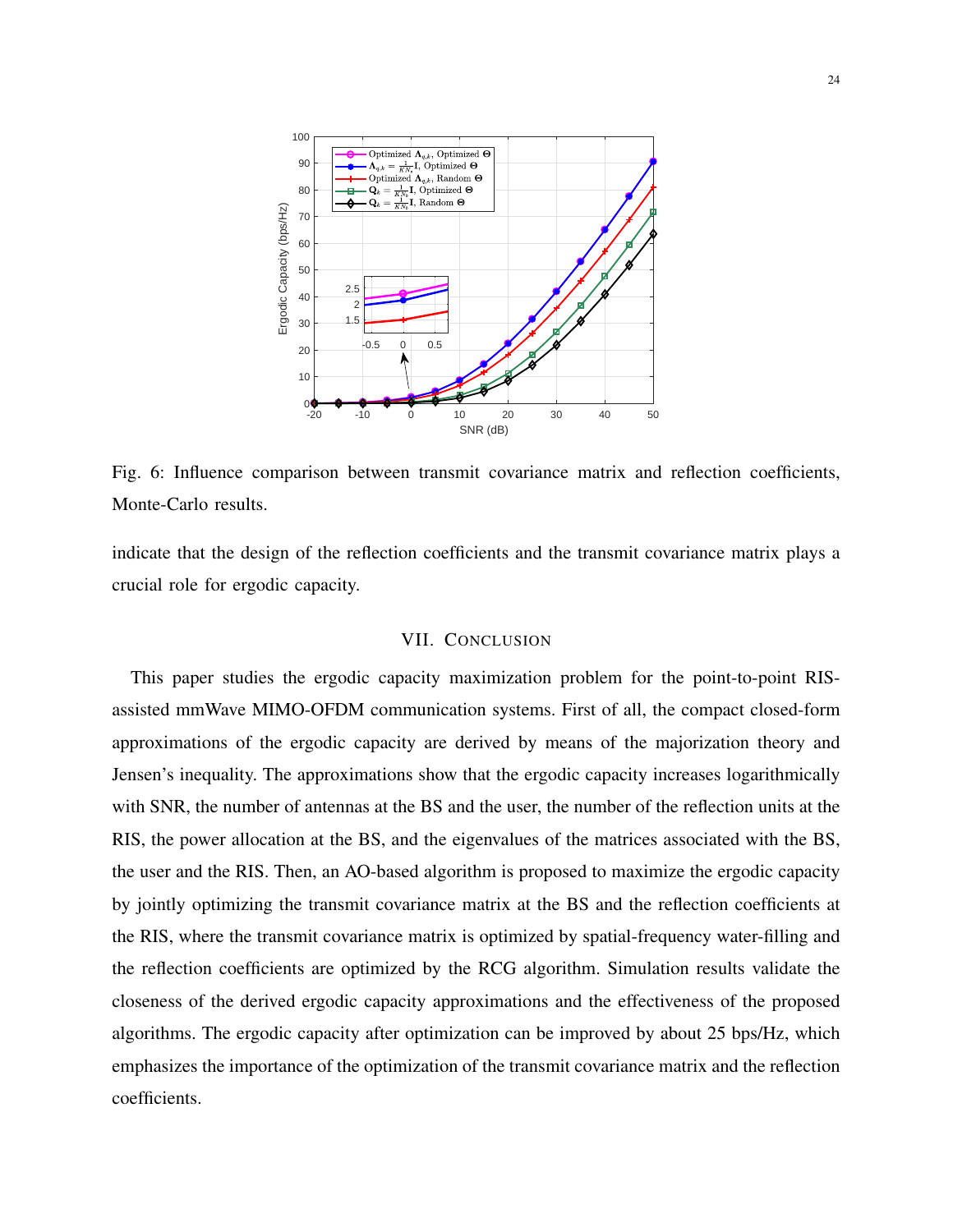#### **APPENDIX**

# <span id="page-24-0"></span>*A. Proof of Theorem 1*

Let us first focus on subcarrier  $k$ , and then extend the results to all of the subcarriers. Define the singular value decomposition (SVD) of  $H_{\text{eff},k}$  as  $H_{\text{eff},k} = U\Sigma V^H$ . If the instantaneous CSI  $\mathbf{H}_{\text{eff},k}$  is known, the optimal transmit covariance matrix  $\mathbf{Q}_k$  is given by

$$
\mathbf{Q}_k = \mathbf{V}_1 \mathbf{\Lambda}_k \mathbf{V}_1^H, \tag{41}
$$

where  $V_1$  represents the first  $N_s$  columns of V,  $N_s$  represents the rank of  $H_{\text{eff},k}$ ,  $\Lambda_k$  =  $diag(q_{k,1}, q_{k,2}, \ldots, q_{k,N_s})$  where  $q_{k,i}$  represents the optimal amount of power allocated to the  $i$ -th data stream. Then, we have

$$
C_{k} = \mathbb{E}_{\mathbf{H}_{\text{eff},k}} \left[ \log_{2} \det \left( \mathbf{I}_{N_{u}} + \frac{P_{T}}{\sigma^{2}} \mathbf{H}_{\text{eff},k} \mathbf{Q}_{k} \mathbf{H}_{\text{eff},k}^{H} \right) \right]
$$
  
\n
$$
= \mathbb{E}_{\mathbf{H}_{\text{eff},k}} \left[ \sum_{i=1}^{N_{s}} \log_{2} \left( 1 + \frac{P_{T}}{\sigma^{2}} q_{k,i} |\mathbf{\Sigma}(i,i)|^{2} \right) \right]
$$
  
\n
$$
= \mathbb{E}_{\mathbf{H}_{\text{eff},k}} \left[ \sum_{i=1}^{N_{s}} \log_{2} \left( 1 + \frac{P_{T}}{\sigma^{2}} q_{k,i} \lambda_{i} \left( \mathbf{H}_{\text{eff},k} \mathbf{H}_{\text{eff},k}^{H} \right) \right) \right]
$$
  
\n
$$
\stackrel{(a)}{=} \mathbb{E}_{\mathbf{H}_{\text{eff},k}} \left[ \sum_{i=1}^{N_{s}} \log_{2} \left( 1 + \frac{P_{T}}{\sigma^{2}} q_{k,i} \lambda_{i} \left( \mathbf{T}_{k} \boldsymbol{\Theta} \mathbf{G}_{k} \mathbf{G}_{k}^{H} \boldsymbol{\Theta}^{H} \mathbf{T}_{k}^{H} + \mathbf{H}_{k} \mathbf{H}_{k}^{H} \right) \right) \right]
$$
  
\n
$$
\stackrel{(b)}{=} \mathbb{E}_{\mathbf{H}_{\text{eff},k}} \left[ \sum_{i=1}^{N_{s1}} \log_{2} \left( 1 + \frac{P_{T}}{\sigma^{2}} q_{k,i} \lambda_{i} \left( \mathbf{T}_{k} \boldsymbol{\Theta} \mathbf{G}_{k} \mathbf{G}_{k}^{H} \boldsymbol{\Theta}^{H} \mathbf{T}_{k}^{H} \right) \right) + \sum_{i=1}^{N_{s2}} \log_{2} \left( 1 + \frac{P_{T}}{\sigma^{2}} q_{k,i+N_{s1}} \lambda_{i} \left( \mathbf{H}_{k} \mathbf{H}_{k}^{H} \right) \right) \right],
$$
  
\n(42)

where  $C_k$  refers to the ergodic capacity at subcarrier k,  $\lambda_i(\cdot)$  refers to the *i*-th largest eigenvalue of the input matrix,  $(a)$  holds due to the **Proposition** [1,](#page-8-0)  $(b)$  holds due to the asymptotic orthogonality of  $G_k$  and  $H_k^H$ ,  $N_{s1}$  is the rank of the BS-RIS-user cascade channel,  $N_{s2}$  is the rank of the direct BS-user channel, and it follows that  $N_s = N_{s1} + N_{s2}$ .

Define  $X_{r,k} = A_{rt,k}^H \Theta A_{rg,k}$ , and assume the eigenvalue decompositions (EVD) of  $A_{ut,k}^H A_{ut,k}$ ,  $A_{bg,k}^H$   $A_{bg,k}$ ,  $X_{r,k}^H$ ,  $X_{r,k}$ ,  $A_{uh,k}^H$   $A_{uh,k}$  and  $A_{bh,k}^H$   $A_{bh,k}$  can be expressed as follows,

$$
\begin{aligned} \mathbf{A}_{ut,k}^{H} \mathbf{A}_{ut,k} &= \mathbf{U}_{ut,k}^{H} \mathbf{D}_{ut,k} \mathbf{U}_{ut,k}, \\ \mathbf{A}_{bg,k}^{H} \mathbf{A}_{bg,k} &= \mathbf{U}_{bg,k}^{H} \mathbf{D}_{bg,k} \mathbf{U}_{bg,k}, \end{aligned}
$$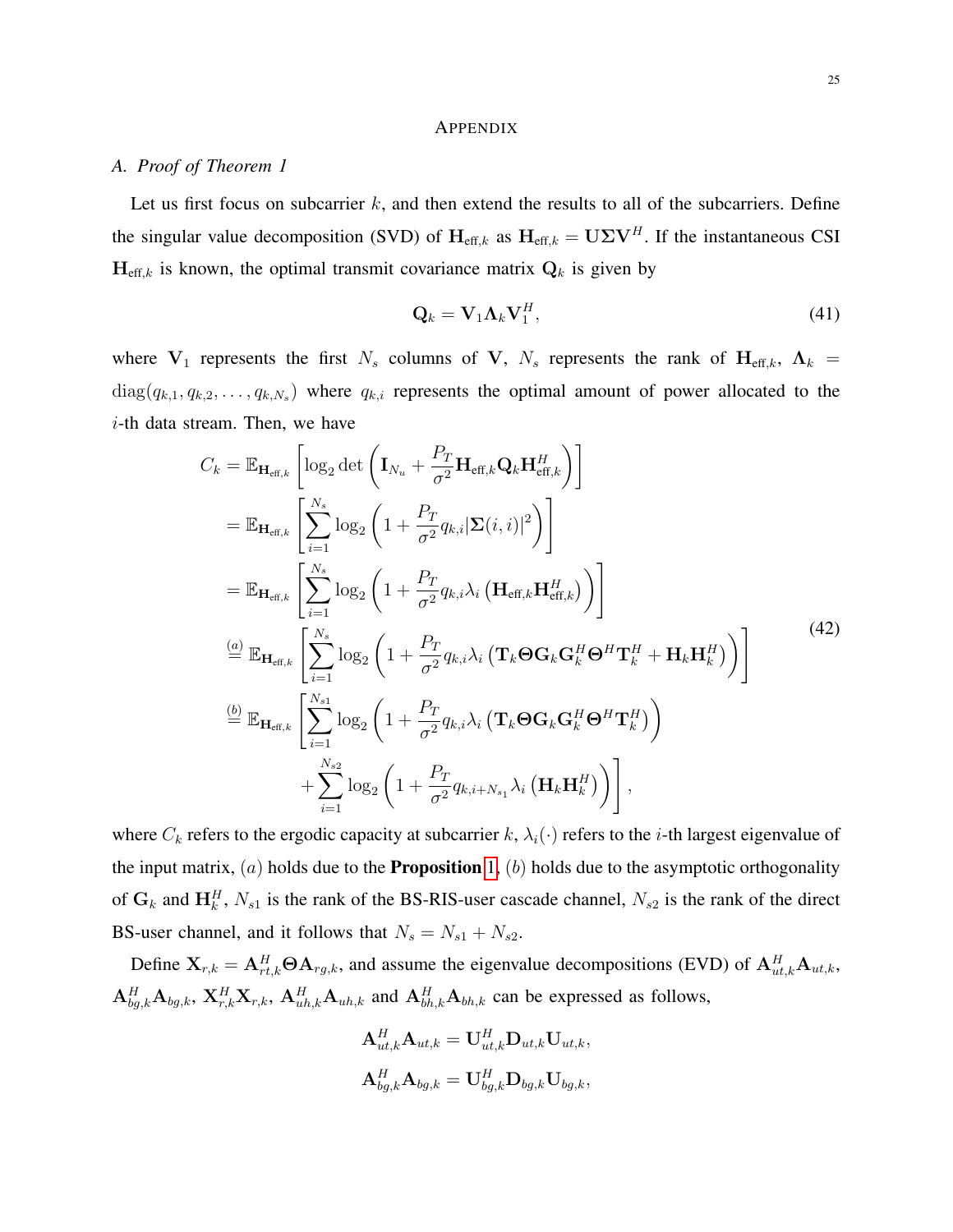$$
\mathbf{X}_{r,k}^{H} \mathbf{X}_{r,k} = \mathbf{U}_{r,k}^{H} \mathbf{D}_{r,k} \mathbf{U}_{r,k},
$$
\n
$$
\mathbf{A}_{uh,k}^{H} \mathbf{A}_{uh,k} = \mathbf{U}_{uh,k}^{H} \mathbf{D}_{uh,k} \mathbf{U}_{uh,k},
$$
\n
$$
\mathbf{A}_{bh,k}^{H} \mathbf{A}_{bh,k} = \mathbf{U}_{bh,k}^{H} \mathbf{D}_{bh,k} \mathbf{U}_{bh,k},
$$
\n(43)

where  $U_{ut,k}$ ,  $U_{bg,k}$ ,  $U_{r,k}$ ,  $U_{uh,k}$ , and  $U_{bh,k}$  are the eigenvectors of  $\mathbf{A}_{ut,k}^H \mathbf{A}_{ut,k}$ ,  $\mathbf{A}_{bg,k}^H \mathbf{A}_{bg,k}$ ,  $\mathbf{X}_{r,k}^H \mathbf{X}_{r,k}$ ,  $\mathbf{A}_{uh,k}^H \mathbf{A}_{uh,k}$  and  $\mathbf{A}_{bh,k}^H \mathbf{A}_{bh,k}$ , respectively;  $\mathbf{D}_{ut,k} = \text{diag}(d_{ut,k,1}, d_{ut,k,2}, \dots, d_{ut,k,L_t}),$  $\mathbf{D}_{bg,k}$  = diag $(d_{bg,k,1}, d_{bg,k,2}, \ldots, d_{bg,k,L_g}),$   $\mathbf{D}_{r,k}$  = diag $(d_{r,k,1}, d_{r,k,2}, \ldots, d_{r,k,L_g}),$   $\mathbf{D}_{uh,k}$  =  $diag(d_{uh,k,1}, d_{uh,k,2}, \ldots, d_{uh,k,L_h}), \mathbf{D}_{bh,k} = diag(d_{bh,k,1}, d_{bh,k,2}, \ldots, d_{bh,k,L_h}),$  and  $d_{ut,k,i}, d_{bg,k,i}, d_{r,k,i}$ ,  $d_{uh,k,i}, d_{bh,k,i} \ge 0$  are the eigenvalue of  $\mathbf{A}^H_{ut,k} \mathbf{A}_{ut,k}, \mathbf{A}^H_{bg,k} \mathbf{A}_{bg,k}, \mathbf{X}^H_{r,k} \mathbf{X}_{r,k}, \mathbf{A}^H_{uh,k} \mathbf{A}_{uh,k}$  and  $\mathbf{A}^H_{bh,k} \mathbf{A}_{bh,k}$ in descending order, respectively.

Using the results in [\[22,](#page-29-3) Theorem 1] and [\[29,](#page-29-9) Theorem 1], we have

<span id="page-25-0"></span>
$$
C_{app,k} = \mathbb{E}_{\lambda} \left[ \log_2 \det \left( \mathbf{I}_{N_{s2}} + \frac{P_T}{\sigma^2} \mathbf{\Lambda}_k^2 \odot \lambda (\mathbf{A}_{uh,k}^H \mathbf{A}_{uh,k}) \odot \lambda (\mathbf{A}_{bh,k}^H \mathbf{A}_{bh,k}) \odot \lambda (\mathbf{H}_{L,k}^H \mathbf{H}_{L,k}) \right) \right]
$$
  
+  $\mathbb{E}_{\lambda} \left[ \log_2 \det \left( \mathbf{I}_{N_{s1}} + \frac{P_T}{\sigma^2} \mathbf{\Lambda}_k^1 \odot \lambda (\mathbf{A}_{ut,k}^H \mathbf{A}_{ut,k}) \odot \lambda (\mathbf{A}_{bg,k}^H \mathbf{A}_{bg,k}) \odot \lambda (\mathbf{X}_{r,k}^H \mathbf{X}_{r,k}) \right] \right]$   
-  $\lambda (\mathbf{T}_{L,k}^H \mathbf{T}_{L,k}) \odot \lambda (\mathbf{G}_{L,k}^H \mathbf{G}_{L,k}) )$   
=  $\mathbb{E}_{\alpha_{g,i},\alpha_{t,i}} \left[ \sum_{i=1}^{N_{s1}} \log_2 \left( 1 + \frac{P_T}{\sigma^2} \frac{N_b N_u N_r^2}{L_g L_t} q_{k,i} d_{ut,k,i} d_{bg,k,i} d_{r,k,i} |\alpha_{g,i}|^2 |\alpha_{t,i}|^2 \right) \right]$   
+  $\mathbb{E}_{\alpha_{h,i}} \left[ \sum_{i=1}^{N_{s2}} \log_2 \left( 1 + \frac{P_T}{\sigma^2} \frac{N_b N_u}{L_h} q_{k,N_{s1}+i} d_{uh,k,i} d_{bh,k,i} |\alpha_{h,i}|^2 \right) \right]$  (44)

where  $C_{app,k}$  denotes the approximation of  $C_k$ ,  $\mathbf{\Lambda}_k^1 = \text{diag}(q_{1,k}, q_{2,k}, \dots, q_{N_{s1},k})$ ,  $\mathbf{\Lambda}_k^2 =$  $diag(q_{N_{s1}+1}, q_{N_{s1}+2}, \ldots, q_{Ns})$  and  $\boldsymbol{\lambda}(\mathbf{Y}) = [\lambda_1(\mathbf{Y}), \lambda_2(\mathbf{Y}), \ldots, \lambda_n(\mathbf{Y})]^T$ .

Note that the above results are based on the knowledge of the instantaneous CSI of  $H_{eff,k}$ . However, only the statistical CSI is available in many practical systems and hence the assumption in this work. Meanwhile, we find that the optimization of the transmit covariance matrix is strongly related to the steering matrix at the BS. Physically, when there are  $L$  different paths, the BS can transmit at most  $L$  data streams. Then, we can firstly align the transmit covariance matrix towards these paths and allocate different power over them later. Therefore, one reasonable and sub-optimal design of the transmit covariance matrix  $Q_k$  is to determine its directions according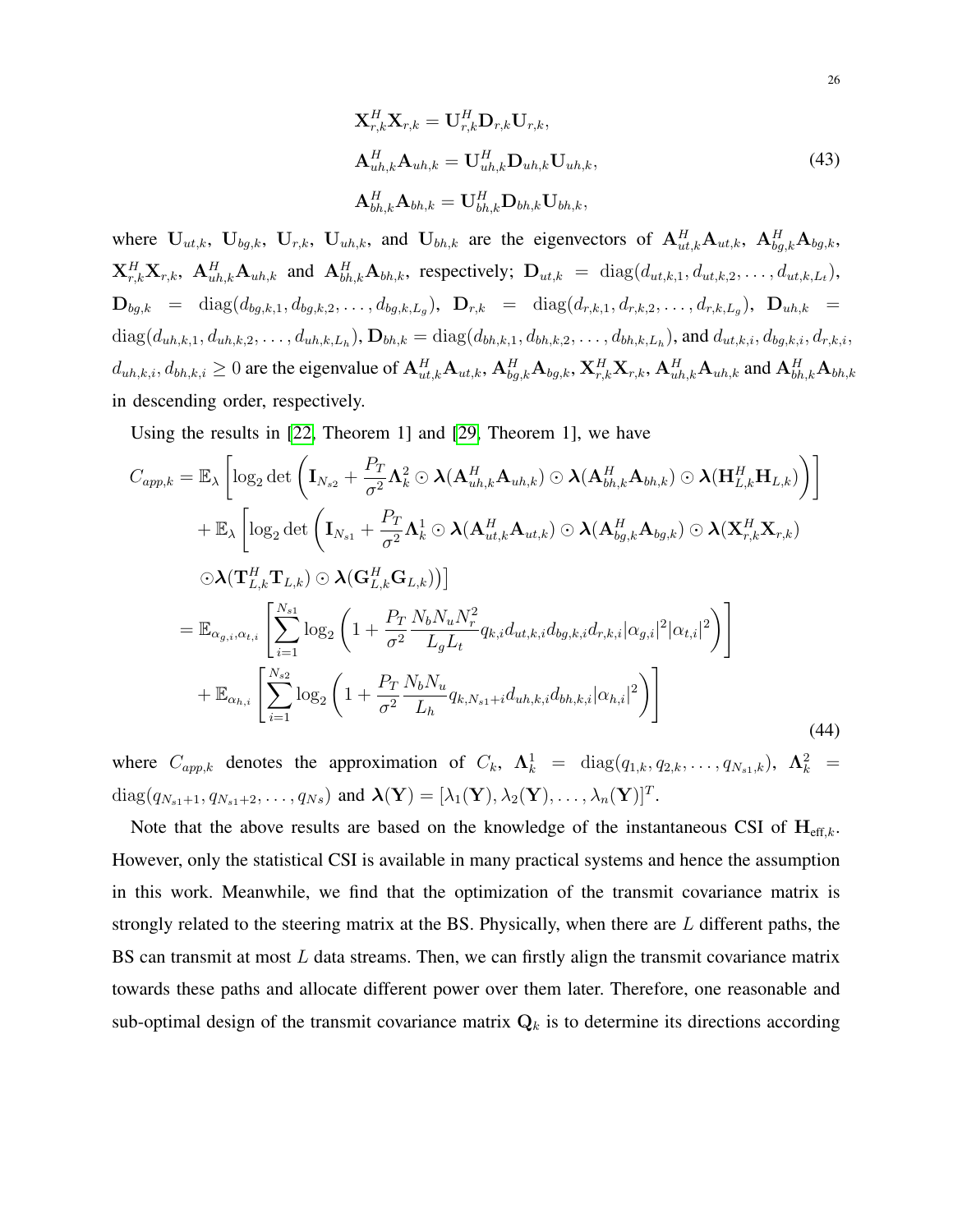to  $A_{bg,k}$  and  $A_{bh,k}$ . Specifically, define the SVD of  $A_{bg,k}$  and  $A_{bh,k}$  as

$$
\mathbf{A}_{bg,k} = \mathbf{U}_2 \mathbf{\Sigma}_2 \mathbf{V}_2^H,
$$
  
\n
$$
\mathbf{A}_{bh,k} = \mathbf{U}_3 \mathbf{\Sigma}_3 \mathbf{V}_3^3.
$$
\n(45)

Let  $U_4 = U_2(:, 1:N_{s1}) \in \mathbb{C}^{N_b \times N_{s1}}$  denotes the first  $N_{s1}$  columns of  $U_2$ ,  $U_5 = U_3(:, 1:N_{s2}) \in$  $\mathbb{C}^{N_b \times N_{s2}}$  denotes the first  $N_{s2}$  columns of  $\mathbf{U}_3$ , and  $\mathbf{U}_{q,k} = [\mathbf{U}_4, \mathbf{U}_5] \in \mathbb{C}^{N_b \times N_s}$ . Then, the transmit covariance matrix  $Q_k$  is given by (with a slight abuse of notations)

<span id="page-26-0"></span>
$$
\mathbf{Q}_k = \mathbf{U}_{q,k} \mathbf{\Lambda}_{q,k} \mathbf{U}_{q,k}^H,\tag{46}
$$

where  $\Lambda_{q,k} = \text{diag}(q_{k,1}, q_{k,2}, \dots, q_{k,N_s})$  and  $q_{k,i}$  represents the amount of power allocated to the i-th data stream.

The result in [\(44\)](#page-25-0) is only for one subcarrier. Then, considering all of the subcarriers, the ergodic capacity can be approximated by

$$
C_{app} = \mathbb{E}_{\alpha_{g,i},\alpha_{t,i}} \left[ \frac{1}{K + N_{cp}} \sum_{k=1}^{K} \sum_{i=1}^{N_{s1}} \log_2 \left( 1 + \frac{P_T}{\sigma^2} \frac{N_b N_u N_r^2}{L_g L_t} q_{k,i} d_{ut,k,i} d_{bg,k,i} d_{r,k,i} |\alpha_{g,i}|^2 |\alpha_{t,i}|^2 \right) \right] + \mathbb{E}_{\alpha_{h,i}} \left[ \frac{1}{K + N_{cp}} \sum_{k=1}^{K} \sum_{i=1}^{N_{s2}} \log_2 \left( 1 + \frac{P_T}{\sigma^2} \frac{N_b N_u}{L_h} q_{k,N_{s1}+i} d_{uh,k,i} d_{bh,k,i} |\alpha_{h,i}|^2 \right) \right].
$$
\n(47)

# <span id="page-26-1"></span>*B. Proof of Theorem 2*

When the transmit covariance matrix  $Q_k$  is adopted as [\(46\)](#page-26-0) and SNR goes to infinity, we have

$$
C_{h} = \mathbb{E}_{\mathbf{H}_{\text{eff},k}} \left[ \frac{1}{K + N_{cp}} \sum_{k=1}^{K} \sum_{i=1}^{N_{s}} \log_{2} \left( \frac{P_{T}}{\sigma^{2}} q_{i,k} \lambda_{i} \left( \mathbf{T}_{k} \boldsymbol{\Theta} \mathbf{G}_{k} \mathbf{G}_{k}^{H} \boldsymbol{\Theta}^{H} \mathbf{T}_{k}^{H} + \mathbf{H}_{k} \mathbf{H}_{k}^{H} \right) \right) \right]
$$
  
\n
$$
= \mathbb{E}_{\mathbf{H}_{\text{eff},k}} \left[ \frac{1}{K + N_{cp}} \sum_{k=1}^{K} \sum_{i=1}^{N_{s1}} \log_{2} \left( \frac{P_{T}}{\sigma^{2}} q_{i,k} \lambda_{i} \left( \mathbf{T}_{k} \boldsymbol{\Theta} \mathbf{G}_{k} \mathbf{G}_{k}^{H} \boldsymbol{\Theta}^{H} \mathbf{T}_{k}^{H} \right) \right) \right]
$$
(48)  
\n
$$
+ \mathbb{E}_{\mathbf{H}_{\text{eff},k}} \left[ \frac{1}{K + N_{cp}} \sum_{k=1}^{K} \sum_{i=1}^{N_{s2}} \log_{2} \left( \frac{P_{T}}{\sigma^{2}} q_{N_{s1}+i,k} \lambda_{i} \left( \mathbf{H}_{k} \mathbf{H}_{k}^{H} \right) \right) \right].
$$

Using the results in [\[22,](#page-29-3) Proposition 2] and [\[29,](#page-29-9) Theorem 3], we have

$$
C_{h}^{upper} = \sum_{k=1}^{K} \sum_{i=1}^{N_{s1}} \frac{1}{(K + N_{cp}) \ln 2} \left( 2\psi(1) + \ln \left( \frac{P_{T}}{\sigma^{2}} \frac{N_{b} N_{u} N_{r}^{2} \sigma_{g,i}^{2} \sigma_{t,i}^{2}}{L_{g} L_{t}} q_{k,i} d_{ut,k,i} d_{bg,k,i} d_{r,k,i} \right) \right) + \sum_{k=1}^{K} \sum_{i=1}^{N_{s2}} \frac{1}{(K + N_{cp}) \ln 2} \left( \psi(1) + \ln \left( \frac{P_{T}}{\sigma^{2}} \frac{N_{b} N_{u} \sigma_{h,i}^{2}}{L_{h}} q_{k,N_{s1} + i} d_{uh,k,i} d_{bh,k,i} \right) \right), \tag{49}
$$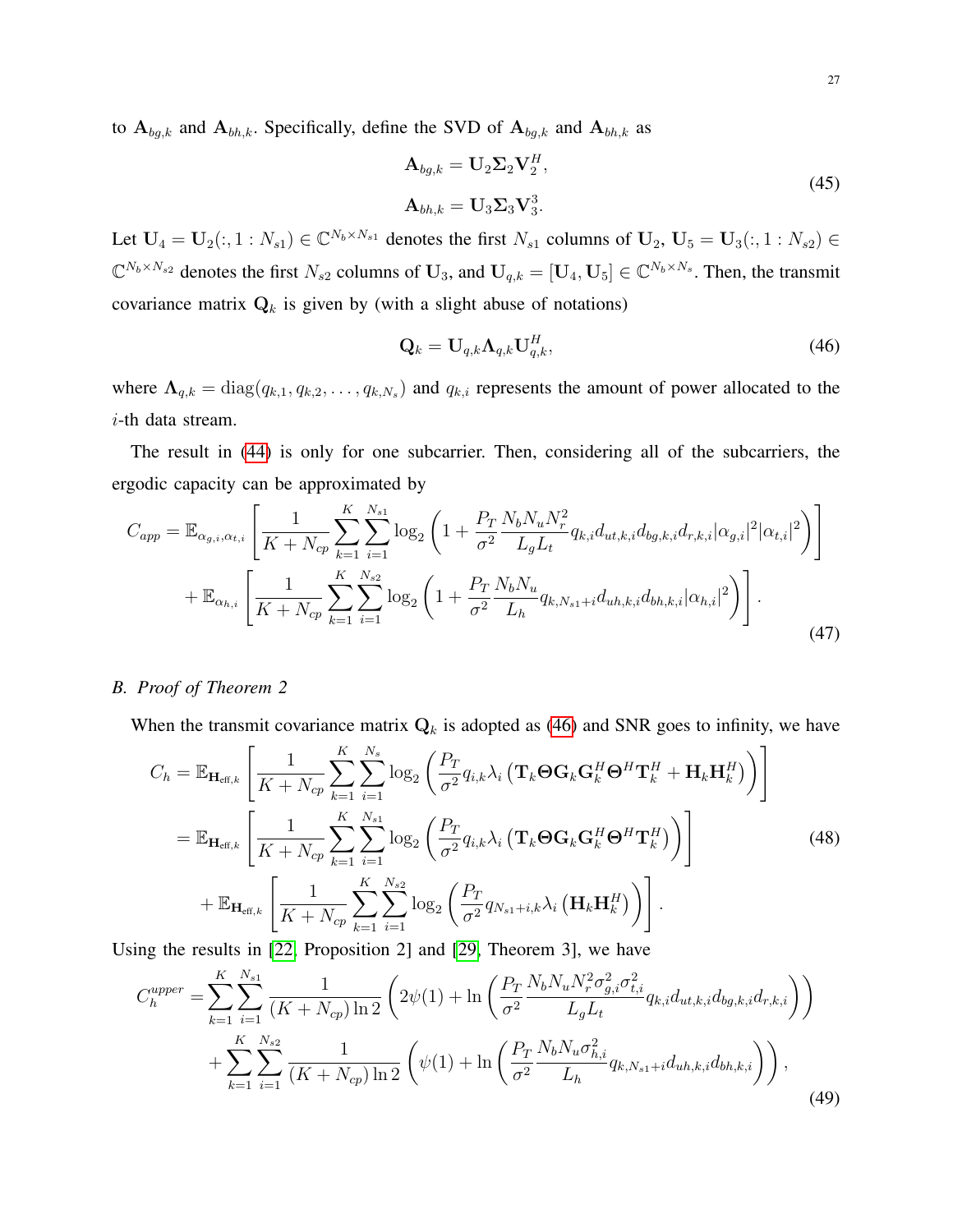where  $\psi(x) = \frac{d}{dx} \ln \Gamma(x)$  is the Digamma function and  $\psi(1) = -\gamma$ .

# <span id="page-27-0"></span>*C. Proof of Theorem 3*

Applying Jensen's inequality  $\mathbb{E}\{\log_2(1+x)\} \leq \log_2(1+\mathbb{E}\{x\})$  for  $x \geq 0$  to [\(17\)](#page-9-1), we have

$$
C_{app} = \mathbb{E}_{\alpha_{g,i},\alpha_{t,i}} \left[ \frac{1}{K + N_{cp}} \sum_{k=1}^{K} \sum_{i=1}^{N_{s1}} \log_2 \left( 1 + \frac{P_T}{\sigma^2} \frac{N_b N_u N_r^2}{L_g L_t} q_{k,i} d_{ut,k,i} d_{bg,k,i} d_{r,k,i} |\alpha_{g,i}|^2 |\alpha_{t,i}|^2 \right) \right]
$$
  
+  $\mathbb{E}_{\alpha_{h,i}} \left[ \frac{1}{K + N_{cp}} \sum_{k=1}^{K} \sum_{i=1}^{N_{s2}} \log_2 \left( 1 + \frac{P_T}{\sigma^2} \frac{N_b N_u}{L_h} q_{k,N_{s1}+i} d_{uh,k,i} d_{bh,k,i} |\alpha_{h,i}|^2 \right) \right]$   
 $\leq \frac{1}{K + N_{cp}} \sum_{k=1}^{K} \sum_{i=1}^{N_{s1}} \log_2 \left( 1 + \frac{P_T}{\sigma^2} \frac{N_b N_u N_r^2}{L_g L_t} q_{k,i} d_{ut,k,i} d_{bg,k,i} d_{r,k,i} \mathbb{E} \left( |\alpha_{g,i}|^2 |\alpha_{t,i}|^2 \right) \right)$   
+  $\frac{1}{K + N_{cp}} \sum_{k=1}^{K} \sum_{i=1}^{N_{s2}} \log_2 \left( 1 + \frac{P_T}{\sigma^2} \frac{N_b N_u}{L_h} q_{k,N_{s1}+i} d_{uh,k,i} d_{bh,k,i} \mathbb{E} \left( |\alpha_{h,i}|^2 \right) \right)$   
 $\stackrel{(a)}{=} \frac{1}{K + N_{cp}} \sum_{k=1}^{K} \sum_{i=1}^{N_{s1}} \log_2 \left( 1 + \frac{P_T}{\sigma^2} \frac{N_b N_u N_r^2 \sigma_{g,i}^2 \sigma_{t,i}^2}{L_g L_t} q_{k,i} d_{ut,k,i} d_{bg,k,i} d_{r,k,i} \right)$   
+  $\frac{1}{K + N_{cp}} \sum_{k=1}^{K} \sum_{i=1}^{N_{s2}} \log_2 \left( 1 + \frac{P_T}{\sigma^2} \frac{N_b N_u \sigma_{h,i}^2}{L_h} q_{k,N_{s1}+i} d_{uh,k,i} d_{bh,k,i} \right)$   
 $\triangle$ 

where (a) holds due to the following fact.  $\alpha_{g,i} \sim \mathcal{CN}(0, \sigma_{g,i}^2)$ ,  $\alpha_{t,i} \sim \mathcal{CN}(0, \sigma_{t,i}^2)$ , and  $\alpha_{g,i}$ and  $\alpha_{t,i}$  are independent with each other. Then,  $|\alpha_{g,i}|^2 \sim \exp(\frac{1}{\sigma_{g,i}^2})$ ,  $|\alpha_{t,i}|^2 \sim \exp(\frac{1}{\sigma_{t,i}^2})$ , and  $\mathbb{E}(|\alpha_{g,i}|^2|\alpha_{t,i}|^2) = \sigma_{g,i}^2 \sigma_{t,i}^2$ . Similarly,  $\mathbb{E}(|\alpha_{h,i}|^2) = \sigma_{h,i}^2$ .

# <span id="page-27-1"></span>*D. Proof of Proposition 2*

When  $\mathbf{Q}_k = \frac{1}{K}$  $\frac{1}{KN_b}\mathbf{I}_{N_b}$ , we have

$$
C_{k} = \mathbb{E}_{\mathbf{H}_{\text{eff},k}} \left[ \log_{2} \det \left( \mathbf{I}_{N_{u}} + \frac{P_{T}}{\sigma^{2}} \mathbf{H}_{\text{eff},k} \mathbf{Q}_{k} \mathbf{H}_{\text{eff},k}^{H} \right) \right]
$$
  
\n
$$
= \mathbb{E}_{\mathbf{H}_{\text{eff},k}} \left[ \log_{2} \det \left( \mathbf{I}_{N_{u}} + \frac{P_{T}}{\sigma^{2} KN_{b}} \mathbf{H}_{\text{eff},k} \mathbf{H}_{\text{eff},k}^{H} \right) \right]
$$
  
\n
$$
= \mathbb{E}_{\mathbf{H}_{\text{eff},k}} \left[ \sum_{i=1}^{N_{s}} \log_{2} \left( 1 + \frac{P_{T}}{\sigma^{2} KN_{b}} \lambda_{i} \left( \mathbf{H}_{\text{eff},k} \mathbf{H}_{\text{eff},k}^{H} \right) \right) \right].
$$
\n(51)

The following derivations are similar to Appendix [A.](#page-24-0) Thus, it is omitted here.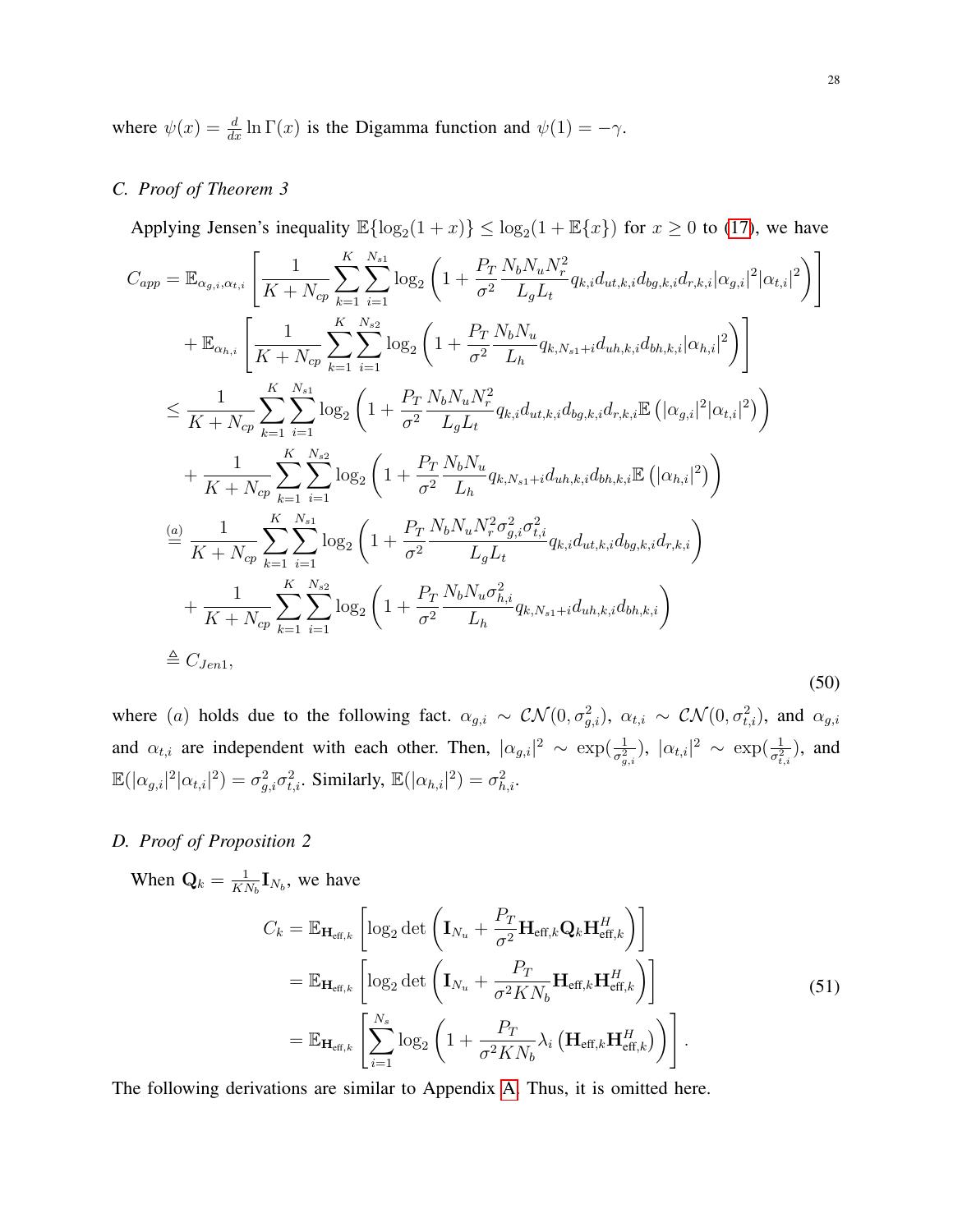#### **REFERENCES**

- <span id="page-28-0"></span>[1] A. Ghosh, T. A. Thomas, M. C. Cudak, R. Ratasuk, P. Moorut, F. W. Vook, T. S. Rappaport, G. R. MacCartney, S. Sun, and S. Nie, "Millimeter-wave enhanced local area systems: A high-data-rate approach for future wireless networks," *IEEE J. Sel. Areas Commun.*, vol. 32, no. 6, pp. 1152–1163, Jun. 2014.
- <span id="page-28-1"></span>[2] R. W. Heath, N. Gonzalez-Prelcic, S. Rangan, W. Roh, and A. M. Sayeed, "An overview of signal processing techniques for millimeter wave MIMO systems," *IEEE J. Sel. Topics Signal Process.*, vol. 10, no. 3, pp. 436–453, Apr. 2016.
- <span id="page-28-2"></span>[3] Q. Wu and R. Zhang, "Towards smart and reconfigurable environment: Intelligent reflecting surface aided wireless network," *IEEE Commun. Mag.*, vol. 58, no. 1, pp. 106–112, Jan. 2020.
- [4] S. Gong, X. Lu, D. T. Hoang, D. Niyato, L. Shu, D. I. Kim, and Y.-C. Liang, "Toward smart wireless communications via intelligent reflecting surfaces: A contemporary survey," *IEEE Commun. Surv. Tutor.*, vol. 22, no. 4, pp. 2283–2314, Jun. 2020.
- <span id="page-28-3"></span>[5] R. Alghamdi, R. Alhadrami, D. Alhothali, H. Almorad, A. Faisal, S. Helal, R. Shalabi, R. Asfour, N. Hammad, A. Shams, N. Saeed, H. Dahrouj, T. Y. Al-Naffouri, and M.-S. Alouini, "Intelligent surfaces for 6G wireless networks: A survey of optimization and performance analysis techniques," *IEEE Access*, vol. 8, pp. 202 795–202 818, Oct. 2020.
- <span id="page-28-4"></span>[6] Q. Wu and R. Zhang, "Intelligent reflecting surface enhanced wireless network via joint active and passive beamforming," *IEEE Trans. Wireless Commun.*, vol. 18, no. 11, pp. 5394–5409, Nov. 2019.
- <span id="page-28-6"></span>[7] H. Guo, Y.-C. Liang, J. Chen, and E. G. Larsson, "Weighted sum-rate maximization for reconfigurable intelligent surface aided wireless networks," *IEEE Trans. Wireless Commun.*, vol. 19, no. 5, pp. 3064–3076, May 2020.
- <span id="page-28-7"></span>[8] S. Zhang and R. Zhang, "Capacity characterization for intelligent reflecting surface aided MIMO communication," *IEEE J. Sel. Areas Commun.*, vol. 38, no. 8, pp. 1823–1838, Aug. 2020.
- <span id="page-28-5"></span>[9] P. Wang, J. Fang, L. Dai, and H. Li, "Joint transceiver and large intelligent surface design for massive MIMO mmwave systems," *IEEE Trans. Wireless Commun.*, vol. 20, no. 2, pp. 1052–1064, Feb. 2021.
- <span id="page-28-8"></span>[10] B. Wang, F. Gao, S. Jin, H. Lin, and G. Y. Li, "Spatial- and frequency-wideband effects in millimeter-wave massive MIMO systems," *IEEE Trans. Signal Process.*, vol. 66, no. 13, pp. 3393–3406, Jul. 2018.
- <span id="page-28-9"></span>[11] B. Ning, Z. Tian, Z. Chen, C. Han, J. Yuan, and S. Li, "Prospective beamforming technologies for ultra-massive MIMO in terahertz communications: A tutorial," 2021. [Online]. Available:<https://arxiv.org/abs/2107.03032>
- <span id="page-28-10"></span>[12] Y. Yang, B. Zheng, S. Zhang, and R. Zhang, "Intelligent reflecting surface meets OFDM: Protocol design and rate maximization," *IEEE Trans. Commun.*, vol. 68, no. 7, pp. 4522–4535, Jul. 2020.
- <span id="page-28-11"></span>[13] Y. Yang, S. Zhang, and R. Zhang, "Irs-enhanced OFDMA: Joint resource allocation and passive beamforming optimization," *IEEE Wireless Commun. Lett.*, vol. 9, no. 6, pp. 760–764, Jun. 2020.
- <span id="page-28-12"></span>[14] Y. Chen, D. Chen, and T. Jiang, "Beam-squint mitigating in reconfigurable intelligent surface aided wideband mmwave communications," in *Proc. IEEE WCNC*, Apr. 2021, pp. 1–6.
- <span id="page-28-13"></span>[15] H. Li, R. Liu, M. Liy, Q. Liu, and X. Li, "IRS-enhanced wideband MU-MISO-OFDM communication systems," in *Proc. IEEE WCNC*, May 2020, pp. 1–6.
- <span id="page-28-14"></span>[16] P. Nuti, E. Balti, and B. L. Evans, "Spectral efficiency optimization for mmwave wideband MIMO RIS-assisted communication," 2021. [Online]. Available:<https://arxiv.org/abs/2201.01739>
- <span id="page-28-15"></span>[17] K. Ying, Z. Gao, S. Lyu, Y. Wu, H. Wang, and M.-S. Alouini, "GMD-based hybrid beamforming for large reconfigurable intelligent surface assisted millimeter-wave massive MIMO," *IEEE Access*, vol. 8, pp. 19 530–19 539, Jan. 2020.
- <span id="page-28-16"></span>[18] S. H. Hong, J. Park, S.-J. Kim, and J. Choi, "Hybrid beamforming for intelligent reflecting surface aided millimeter wave MIMO systems," 2022. [Online]. Available:<https://arxiv.org/abs/2105.13647>